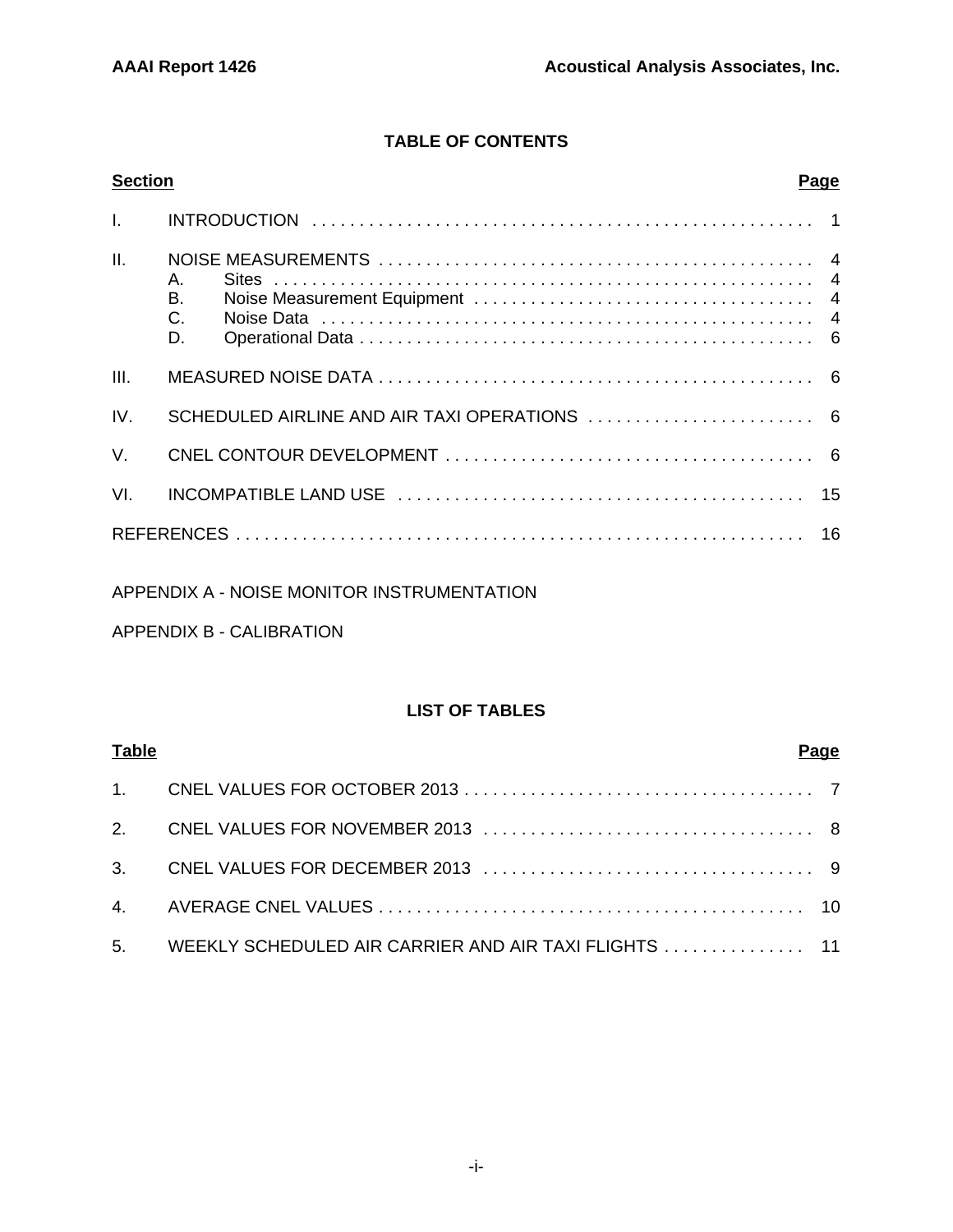# **LIST OF FIGURES**

| <b>Figure</b> |                                                                 | Page |
|---------------|-----------------------------------------------------------------|------|
|               | 1. CNEL 70 CONTOUR FOR BOB HOPE AIRPORT - FOURTH QUARTER 2013 2 |      |
|               | 2. CNEL 65 CONTOUR FOR BOB HOPE AIRPORT - FOURTH QUARTER 2013 3 |      |
|               |                                                                 |      |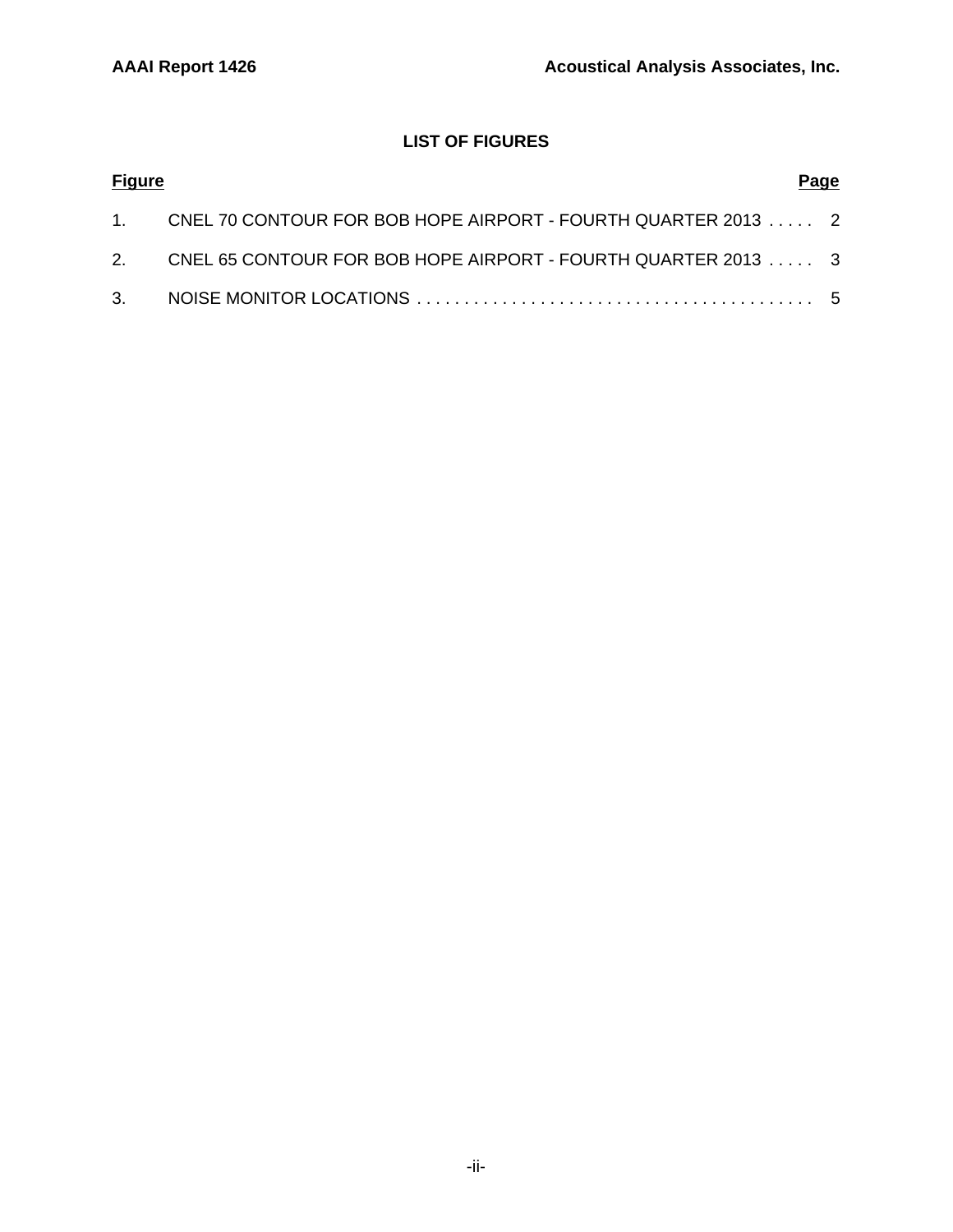# **QUARTERLY NOISE MONITORING AT BOB HOPE AIRPORT FOURTH QUARTER 2013**

## **I. INTRODUCTION**

In compliance with the California Noise Standards (Reference 1) and the current variance from certain provisions of the Standards (Reference 2), the operator of the Bob Hope Airport is required to perform noise monitoring in the vicinity of the airport for the purpose of establishing a noise impact boundary. The Noise Standards currently specify a community noise equivalent level (CNEL) of 65 dB for the noise impact boundary<sup>1</sup>. The airport is required to provide, each quarter, an updated annual noise impact contour based on measurement data over the four preceding quarters.

A permanent noise monitoring system became operational in April 1980 and, with brief interruption for system expansion, maintenance, and program changes, has been operational since that time. Of the original nine noise monitor sites, eight have remained unchanged since 1980. The monitor at site 8 was removed in 1997 and replaced by a monitor at site 18. Two sites were added east of the airport in late 1980. Four sites were added south of the airport in January 1986 in response to the requirement to determine the 65 dB contour. Three more locations were added in February 1997. Two of these, identified as 16 and 17, are south of the airport, and one, 18, is to the west. These locations were added to permit monitoring closer to the 65 dB contour. The noise monitoring computer at the airport was replaced in August 1995.

The Bob Hope Airport Noise Monitoring System was modernized and augmented in late December 2012 by replacing the noise and flight track matching software, the noise monitoring hardware, and by adding sites 19, 20, 21, and 22 to allow closer monitoring to the current 65 dB CNEL contour. The old site 17 was removed as redundant with site 15, so the updated noise monitoring system contains 20 permanent microphone locations.

This report describes the data acquired by the monitoring system during the fourth quarter of 2013. Noise impact boundaries for 65 dB and 70 dB are shown based on these measurements and measurements obtained during the first, second and third quarter 2013 reported in

 <sup>1</sup> Prior to January 1, 1986, a CNEL of 70 dB defined the noise impact boundary.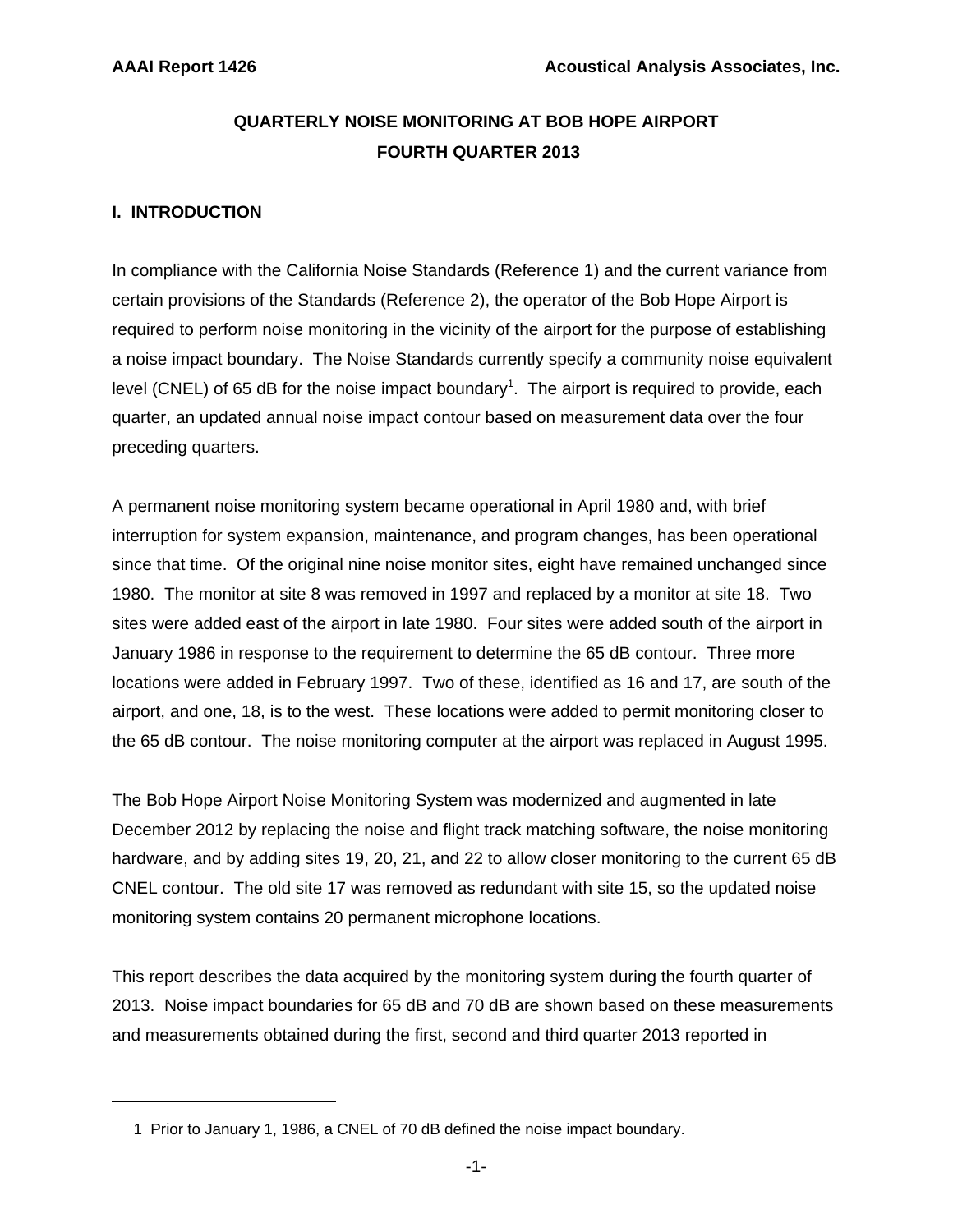References 3, 4 and 5. Figure 1 shows the 70 dB contour and Figure 2 shows the 65 dB contour, based on the measured noise data.

## **II. NOISE MEASUREMENTS**

## **A. Sites**

Aircraft noise levels were monitored at 15 locations prior to February, 1997. Two sites were added in February 1997, and equipment at one site west of the airport was moved to a new location. In July 2003, the monitor station at site 9 was moved 105 feet further west to accommodate new construction at the Fire Station. In December 2012, four new monitor sites were added and one existing site removed as redundant, leaving a total of twenty noise monitoring locations. The noise monitor sites are shown in Figure 3.

### **B. Noise Measurement Equipment**

Each of the microphone locations uses an identical set of equipment connected to a central control unit. The noise level at each site is stored locally and transmitted by broad band connection to the central site once per 24-hour period. The automated noise and flight track monitoring software processes the data to produce (among other measures) the CNEL at each site. Appendix A provides a brief description of the system.

## **C. Noise Data**

During this quarter, there were occasional power interruptions and monitor equipment failures, causing some loss of data. Tables 1, 2, and 3 show the aircraft CNEL measured at each monitoring site for each day of the quarter. The dashed lines indicate days for which a monitor was operating for less than 94% of the time. The data for these days was excluded from the averages.

-4-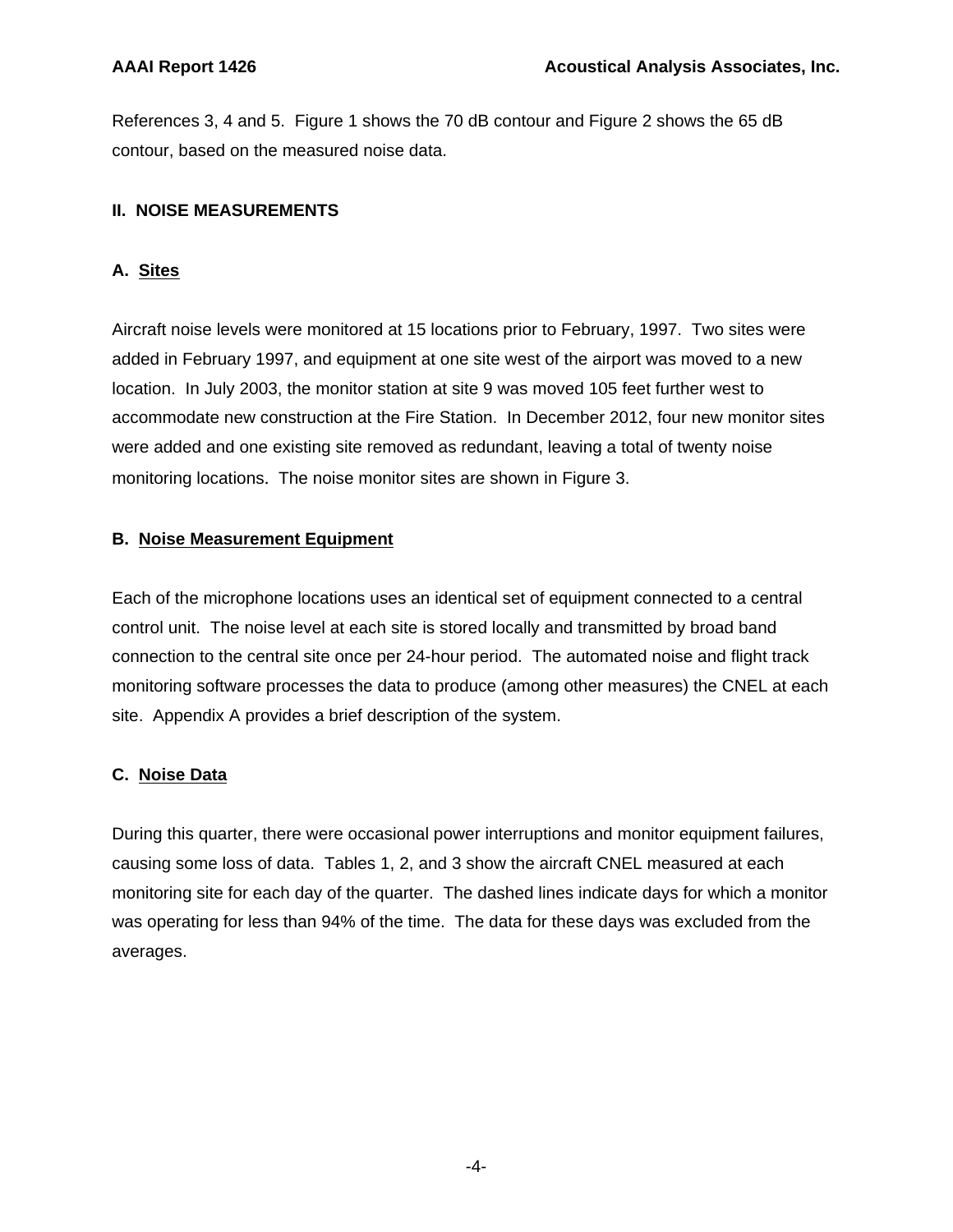#### **D. Operational Data**

Departure and arrival schedules are provided by the airlines. In addition, operations of air carrier, general aviation and rotary-wing aircraft are determined from the airport's computerized flight tracking system.

#### **III. MEASURED NOISE DATA**

Daily CNEL values for the noise monitoring system are listed in Tables 1, 2, and 3. Table 4 lists the average values for each quarter together with the annual average. Note that there are now, for the first time, annual average values available at the four new sites 19, 20, 21, and 22.

#### **IV. SCHEDULED AIRLINE AND AIR TAXI OPERATIONS**

The scheduled air carrier and commuter operations for the quarter are shown in Table 5.

#### **V. CNEL CONTOUR DEVELOPMENT**

The contours shown in Figures 1 and 2 are based upon computer-generated "master" contours which are adjusted to reflect the monitoring data. Beginning with the second quarter 2009, noise contours are developed using the master contours produced by Version 7.0 of the Integrated Noise Model (INM), a sophisticated aircraft noise modeling program developed for the Federal Aviation Administration. Inputs to the program consist of aircraft types and performance data, flight paths, numbers of operations, and day/evening/night distribution of flights. The program calculates CNEL values at equally spaced grid points and produces CNEL contour lines at 1 dB intervals. The annual average CNEL values at each site were marked at the appropriate locations on the contour map and the locations of the 65 and 70 dB CNEL contours were determined in the vicinity of each measuring point. These points were then joined following the general shape of the computed contours.

The master contours, used in developing the contours for this quarter are based on operations for the 12-month period from July 2008 through June 2009. This replaced the previous master set of CNEL Contours which were based on operations for the 12-month period from January 2007 through December 2007.

-6-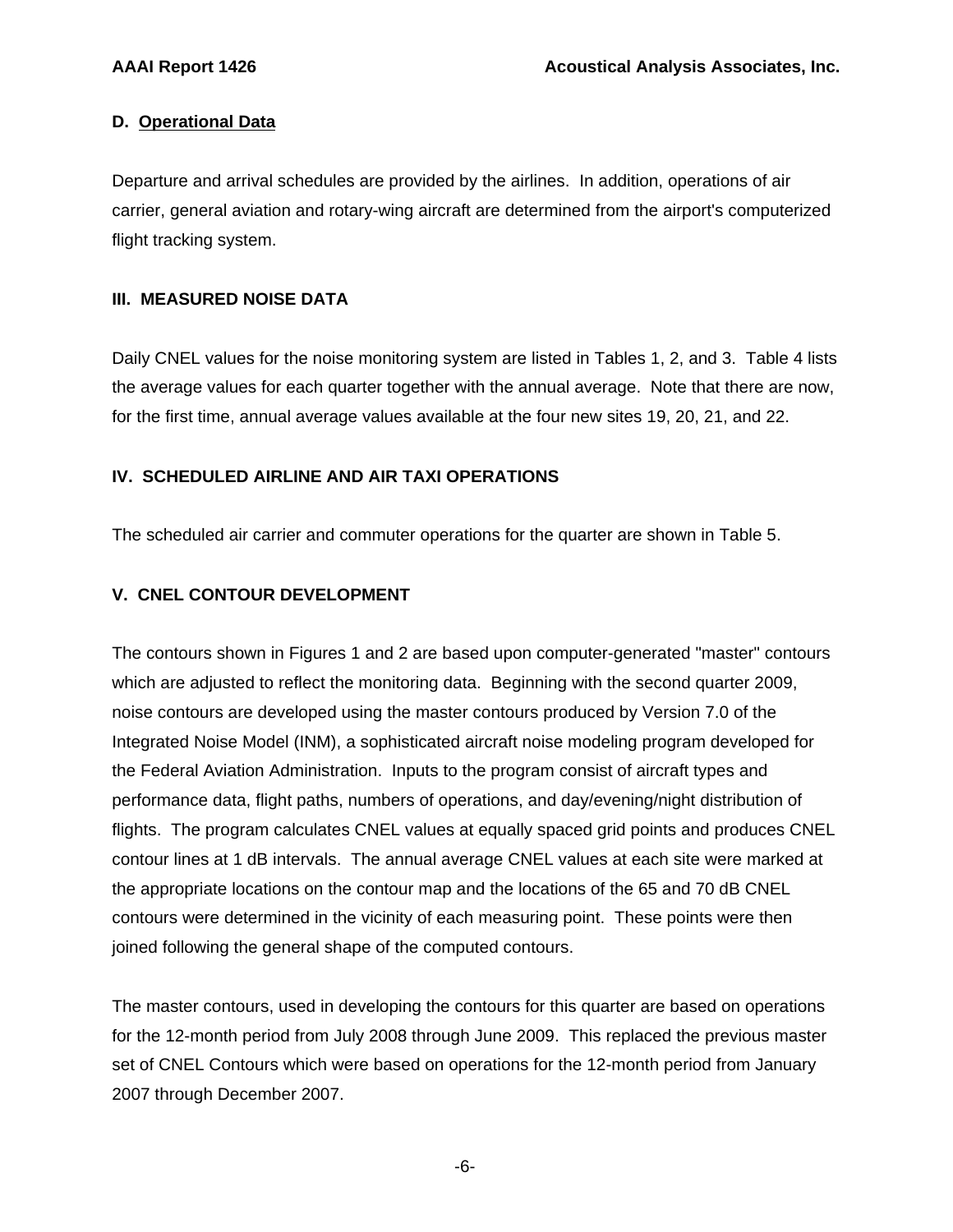# TABLE 1. CNEL VALUES FOR OCTOBER 2013

#### RMS NUMBER

| Date                                                                                                         | 1  | $\overline{2}$ | 3  | 4  | 5  | 6  | $\overline{7}$ | 9  | 10 | 11 | 12 <sup>°</sup> | 13 | 14 | 15 | 16 | 18 | 19 | 20 | 21 | 22 |
|--------------------------------------------------------------------------------------------------------------|----|----------------|----|----|----|----|----------------|----|----|----|-----------------|----|----|----|----|----|----|----|----|----|
|                                                                                                              |    |                |    |    |    |    |                |    |    |    |                 |    |    |    |    |    |    |    |    |    |
| 10/01/13 61.7 57.9 58.5 57.0 55.0 55.8 55.6 61.7 54.7 55.6 56.1 58.6 55.3 58.5 59.5 60.7 60.6 63.4 64.7 61.0 |    |                |    |    |    |    |                |    |    |    |                 |    |    |    |    |    |    |    |    |    |
| 10/02/13 63.1 60.4 60.1 54.7 54.2 51.5 54.0 61.8 54.6 53.4 54.3 59.1 57.1 59.5 61.6 61.2 62.7 65.4 66.9 58.1 |    |                |    |    |    |    |                |    |    |    |                 |    |    |    |    |    |    |    |    |    |
| 10/03/13 61.6 60.2 61.1 55.2 55.7 55.1 55.7 63.1 53.6 53.5 54.0 58.6 57.6 60.2 62.3 62.8 63.3 65.6 67.3 60.5 |    |                |    |    |    |    |                |    |    |    |                 |    |    |    |    |    |    |    |    |    |
| 10/04/13 58.1 55.5 57.1 59.6 58.3 59.7 55.9 61.6 58.6 51.0 50.2 53.2 53.5 55.9 59.2 60.9 59.6 61.6 63.8 62.1 |    |                |    |    |    |    |                |    |    |    |                 |    |    |    |    |    |    |    |    |    |
| 10/05/13 55.9 54.0 55.0 54.3 53.7 53.5 51.4 56.8 52.8 50.2 48.2 53.0 51.4 53.9 56.6 56.3 56.3 59.8 61.6 59.1 |    |                |    |    |    |    |                |    |    |    |                 |    |    |    |    |    |    |    |    |    |
| 10/06/13 58.5 56.6 58.4 50.7 55.2 48.8 51.3 58.8 48.8 48.5 50.7 54.5 53.9 55.9 59.3 58.2 59.1 62.8 64.1 57.2 |    |                |    |    |    |    |                |    |    |    |                 |    |    |    |    |    |    |    |    |    |
| 10/07/13 61.6 58.7 59.0 56.8 54.4 50.7 53.1 59.2 53.2 53.4 53.6 58.2 55.9 58.8 60.5 58.9 61.7 63.8 65.2 59.4 |    |                |    |    |    |    |                |    |    |    |                 |    |    |    |    |    |    |    |    |    |
| 10/08/13 62.5 58.8 59.5 58.3 58.4 54.0 55.4 62.2 55.0 55.4 55.2 59.9 56.1 59.8 60.6 61.3 61.9 64.2 65.6 60.1 |    |                |    |    |    |    |                |    |    |    |                 |    |    |    |    |    |    |    |    |    |
| 10/09/13 62.6 61.2 61.2 55.5 58.0 60.7 61.4 62.1 53.1 52.5 53.8 59.3 58.8 60.2 62.7 61.4 62.9 66.0 67.2 60.2 |    |                |    |    |    |    |                |    |    |    |                 |    |    |    |    |    |    |    |    |    |
| 10/10/13 62.2 60.1 60.9 58.8 56.0 54.2 55.4 63.1 53.8 54.7 54.7 59.1 57.5 60.4 61.9 62.5 62.9 65.0 66.6 60.6 |    |                |    |    |    |    |                |    |    |    |                 |    |    |    |    |    |    |    |    |    |
| 10/11/13 60.7 61.1 61.2 54.6 55.5 53.9 55.9 62.7 54.2 53.6 53.1 56.8 57.7 59.3 61.9 62.2 62.2 64.9 66.5 60.9 |    |                |    |    |    |    |                |    |    |    |                 |    |    |    |    |    |    |    |    |    |
| 10/12/13 59.7 56.9 57.5 55.8 53.4 48.8 49.9 58.7 53.7 54.1 51.3 56.1 54.4 56.9 58.8 57.9 59.5 62.0 63.5 55.8 |    |                |    |    |    |    |                |    |    |    |                 |    |    |    |    |    |    |    |    |    |
| 10/13/13 60.4 58.7 58.6 50.7 54.0 49.4 51.7 61.0 52.3 53.4 51.7 57.2 55.0 58.7 59.4 60.5 61.4 63.9 64.9 57.2 |    |                |    |    |    |    |                |    |    |    |                 |    |    |    |    |    |    |    |    |    |
| 10/14/13 60.3 58.7 60.0 53.5 55.0 50.0 54.4 60.3 52.7 54.8 52.4 56.8 56.5 58.3 61.4 61.0 61.3 64.3 66.1 58.8 |    |                |    |    |    |    |                |    |    |    |                 |    |    |    |    |    |    |    |    |    |
| 10/15/13 60.4 58.8 59.8 58.3 59.3 53.7 54.4 61.4 54.2 56.2 53.9 56.3 56.5 58.7 61.2 61.0 61.1 64.5 65.4 58.3 |    |                |    |    |    |    |                |    |    |    |                 |    |    |    |    |    |    |    |    |    |
| 10/16/13 60.3 57.8 58.7 56.3 55.6 56.5 56.9 60.8 55.6 56.5 54.8 56.1 55.0 57.4 59.9 61.3 60.2 63.8 64.6 60.8 |    |                |    |    |    |    |                |    |    |    |                 |    |    |    |    |    |    |    |    |    |
| 10/17/13 60.3 58.9 59.9 57.2 55.5 55.7 55.7 61.3 52.6 54.2 53.6 57.3 56.3 58.8 61.0 60.7 61.6 64.3 65.7 61.8 |    |                |    |    |    |    |                |    |    |    |                 |    |    |    |    |    |    |    |    |    |
| 10/18/13 60.6 59.2 59.6 56.5 55.8 56.5 54.4 62.0 54.3 55.2 53.2 56.4 56.2 58.1 61.1 62.8 61.5 64.7 65.9 60.5 |    |                |    |    |    |    |                |    |    |    |                 |    |    |    |    |    |    |    |    |    |
| 10/19/13 58.0 56.6 58.1 53.3 56.6 56.3 51.7 56.7 51.1 53.5 51.0 54.1 54.0 55.7 59.1 56.2 58.9 62.6 63.2 58.6 |    |                |    |    |    |    |                |    |    |    |                 |    |    |    |    |    |    |    |    |    |
| 10/20/13 60.6 57.9 59.2 58.2 54.9 47.3 50.9 60.3 50.6 49.3 52.2 56.6 55.2 57.9 60.2 59.7 60.7 63.5 65.0 56.8 |    |                |    |    |    |    |                |    |    |    |                 |    |    |    |    |    |    |    |    |    |
| 10/21/13 61.3 59.3 59.4 56.1 55.4 51.1 54.3 59.7 56.9 60.4 54.9 57.4 56.3 58.8 61.0 59.5 62.1 64.7 66.1 59.4 |    |                |    |    |    |    |                |    |    |    |                 |    |    |    |    |    |    |    |    |    |
| 10/22/13 61.7 59.0 59.6 57.9 56.0 54.5 54.9 61.6 53.6 52.5 54.0 58.5 56.3 59.1 60.5 61.4 61.9 64.4 65.9 61.0 |    |                |    |    |    |    |                |    |    |    |                 |    |    |    |    |    |    |    |    |    |
| 10/23/13 61.7 59.8 60.4 54.1 54.5 53.8 53.2 62.5 56.4 52.3 53.1 58.3 57.0 58.9 61.5 61.9 62.0 64.9 66.2 57.5 |    |                |    |    |    |    |                |    |    |    |                 |    |    |    |    |    |    |    |    |    |
| 10/24/13 61.6 60.2 61.7 57.4 56.9 56.9 54.6 62.7 53.2 50.1 53.3 58.6 57.5 60.1 62.2 62.6 62.7 65.7 67.2 59.4 |    |                |    |    |    |    |                |    |    |    |                 |    |    |    |    |    |    |    |    |    |
| 10/25/13 61.2 59.3 60.3 55.7 55.1 53.8 57.6 62.7 54.7 54.9 53.6 57.3 56.6 59.1 61.3 61.9 62.5 64.8 66.5 64.4 |    |                |    |    |    |    |                |    |    |    |                 |    |    |    |    |    |    |    |    |    |
| 10/26/13 58.9 57.3 57.8 55.6 55.2 50.3 54.3 60.2 53.7 55.3 51.3 54.8 55.6 56.5 58.9 59.3 59.1 62.8 64.0 60.9 |    |                |    |    |    |    |                |    |    |    |                 |    |    |    |    |    |    |    |    |    |
| 10/27/13 59.9 57.6 58.0 57.4 57.4 47.4 49.4 62.0 54.0 53.7 52.5 56.9 54.3 57.7 59.1 61.6 60.6 62.6 64.2 54.0 |    |                |    |    |    |    |                |    |    |    |                 |    |    |    |    |    |    |    |    |    |
| 10/28/13 61.9 59.8 60.2 55.5 58.3 54.2 56.1 61.2 53.6 54.7 53.9 59.1 57.3 59.6 61.5 61.4 62.5 65.1 66.1 61.3 |    |                |    |    |    |    |                |    |    |    |                 |    |    |    |    |    |    |    |    |    |
| 10/29/13 61.7 58.9 60.1 55.4 57.2 53.2 52.5 61.4 55.3 55.3 53.2 58.6 56.3 58.9 60.8 60.7 61.6 64.3 65.6 58.4 |    |                |    |    |    |    |                |    |    |    |                 |    |    |    |    |    |    |    |    |    |
| 10/30/13 61.6 59.9 60.0 55.6 56.1 53.7 57.5 62.6 56.0 55.5 55.7 57.5 56.9 58.9 61.5 61.4 62.1 65.3 66.2 61.6 |    |                |    |    |    |    |                |    |    |    |                 |    |    |    |    |    |    |    |    |    |
| 10/31/13 60.7 57.9 58.3 56.0 55.4 53.4 54.9 61.0 56.0 55.5 53.6 58.0 54.9 58.4 59.3 60.7 61.5 63.5 65.0 60.2 |    |                |    |    |    |    |                |    |    |    |                 |    |    |    |    |    |    |    |    |    |
|                                                                                                              |    |                |    |    |    |    |                |    |    |    |                 |    |    |    |    |    |    |    |    |    |
| AVERAGE 60.9 58.9 59.5 56.3 56.1 54.6 55.1 61.3 54.4 54.5 53.4 57.5 56.1 58.6 60.7 60.9 61.4 64.2 65.6 60.0  |    |                |    |    |    |    |                |    |    |    |                 |    |    |    |    |    |    |    |    |    |
| NO. DAYS                                                                                                     | 31 | 31             | 31 | 31 | 31 | 31 | 31             | 31 | 31 | 31 | 31              | 31 | 31 | 31 | 31 | 31 | 31 | 31 | 31 | 31 |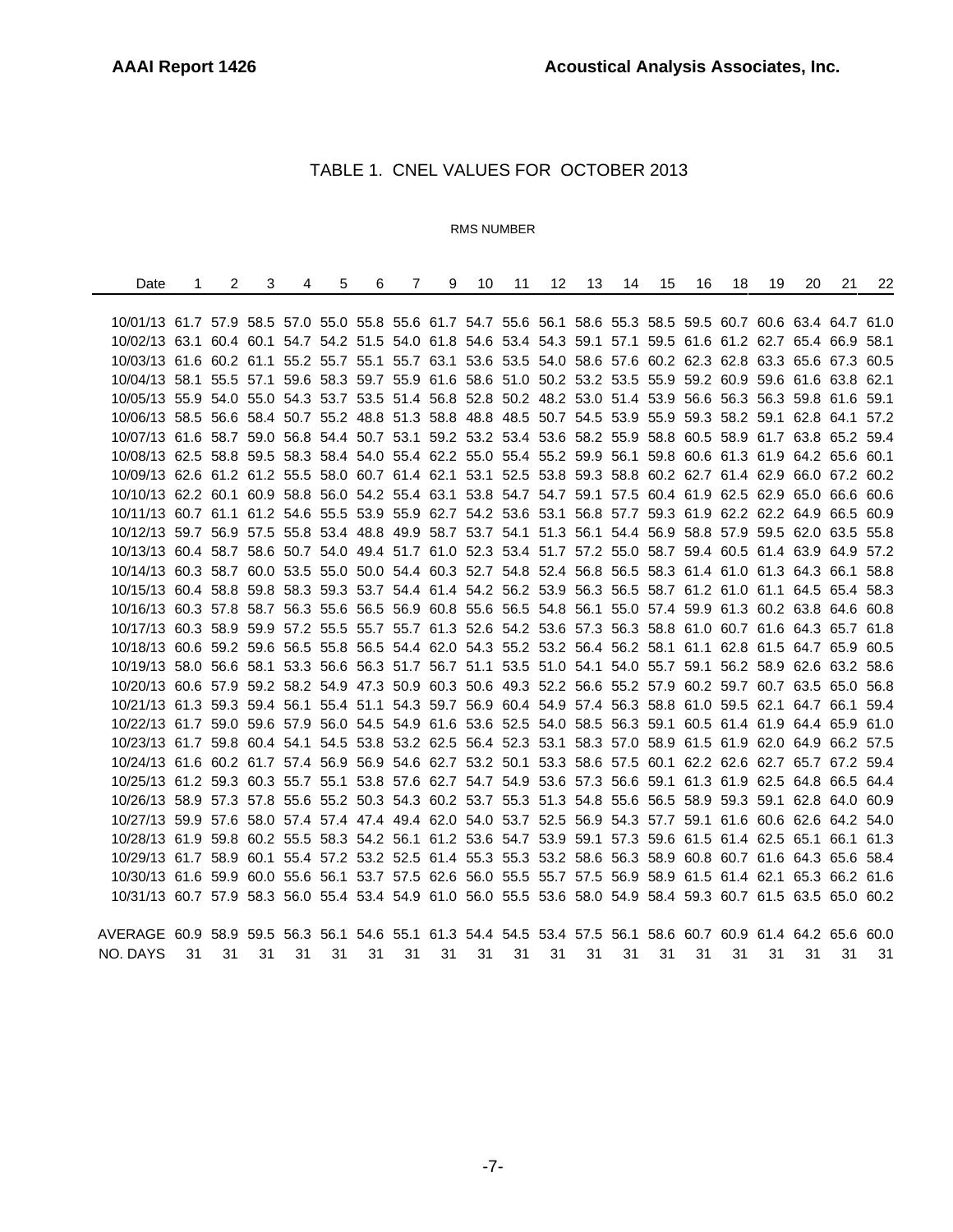## TABLE 2. CNEL VALUES FOR NOVEMBER 2013

#### RMS NUMBER

| Date/Time:                                                                                                   | 1  | $\overline{2}$ | 3  | 4  | 5 <sup>5</sup> | 6  | 7  | 9  | 10 | 11 | 12 | 13 | 14 | 15 | 16 | 18 | 19 | 20 | 21                                      | 22   |
|--------------------------------------------------------------------------------------------------------------|----|----------------|----|----|----------------|----|----|----|----|----|----|----|----|----|----|----|----|----|-----------------------------------------|------|
| 11/01/13 59.9 57.6 58.3 57.6 59.4 54.4 53.1 61.6 55.9 57.5 53.8 56.3 54.9 57.7 59.5 61.2 61.0 63.4 64.9 58.2 |    |                |    |    |                |    |    |    |    |    |    |    |    |    |    |    |    |    |                                         |      |
| 11/02/13 59.1 56.7 56.9 56.4 53.5 46.2 50.3 57.4 53.2 54.7 51.5 55.4 53.7 56.4 58.2 56.9 59.9 62.6 63.8 55.8 |    |                |    |    |                |    |    |    |    |    |    |    |    |    |    |    |    |    |                                         |      |
| 11/03/13 61.7 58.8 60.1 54.0 57.7 50.2 49.9 60.4 51.8 48.8 53.5 58.7 55.7 59.9 61.0 59.5 62.5 64.9 66.6 56.3 |    |                |    |    |                |    |    |    |    |    |    |    |    |    |    |    |    |    |                                         |      |
| 11/04/13 60.9 59.2 60.1 51.5 54.7 48.9 48.2 60.1 54.7 51.4 52.9 58.2 56.7 59.4 61.0 59.6 62.5 64.5 66.2 53.6 |    |                |    |    |                |    |    |    |    |    |    |    |    |    |    |    |    |    |                                         |      |
| 11/05/13 61.1 58.8 59.3 57.6 57.9 54.2 53.5 61.4 55.2 54.3 55.6 57.8 56.0 59.5 60.3 60.4 61.4 64.4 65.5 59.6 |    |                |    |    |                |    |    |    |    |    |    |    |    |    |    |    |    |    |                                         |      |
| 11/06/13 61.3 58.5 58.9 61.6 63.2 54.6 55.0 59.8 56.6 58.8 54.5 58.0 55.4 57.9 60.0 59.6 61.3 64.0 65.4 60.7 |    |                |    |    |                |    |    |    |    |    |    |    |    |    |    |    |    |    |                                         |      |
| 11/07/13 59.7 58.2 58.9 55.9 58.1 54.7 52.4 60.6 57.9 57.3 55.9 55.6 55.4 57.3 60.1 60.4 61.1 63.7 65.2 58.1 |    |                |    |    |                |    |    |    |    |    |    |    |    |    |    |    |    |    |                                         |      |
| 11/08/13 61.1 58.3 58.9 58.5 57.1 52.0 57.5 62.0 54.9 54.2 53.3 57.5 55.1 58.6 60.1 61.7 61.5 64.0 65.5 63.1 |    |                |    |    |                |    |    |    |    |    |    |    |    |    |    |    |    |    |                                         |      |
| 11/09/13 59.2 57.4 58.0 60.8 63.0 53.8 52.2 58.7 51.6 52.0 51.9 56.2 53.9 57.6 59.0 58.5 60.1 62.8 64.1 56.9 |    |                |    |    |                |    |    |    |    |    |    |    |    |    |    |    |    |    |                                         |      |
| 11/10/13 59.9 58.0 59.4 56.9 55.1 49.8 49.6 59.1 54.4 52.7 52.4 56.7 55.5 59.2 60.3 59.1 62.0 64.2 66.6 57.3 |    |                |    |    |                |    |    |    |    |    |    |    |    |    |    |    |    |    |                                         |      |
| 11/11/13 61.1 59.0 59.8 54.3 54.9 52.2 53.4 60.2 55.9 60.5 54.2 58.0 56.4 58.2 59.4 61.5 61.2 64.1 65.6 58.3 |    |                |    |    |                |    |    |    |    |    |    |    |    |    |    |    |    |    |                                         |      |
| 11/12/13 60.2 58.6 59.6 56.3 57.8 54.8 53.9 61.2 56.8 58.7 56.2 56.4 56.1 57.8 61.0 60.7 60.9 64.4 65.5 59.2 |    |                |    |    |                |    |    |    |    |    |    |    |    |    |    |    |    |    |                                         |      |
| 11/13/13 59.5 56.9 57.9 56.7 56.6 57.6 55.9 59.4 54.7 56.0 53.9 55.7 54.1 56.7 59.0 59.1 60.2 63.1 64.5 60.3 |    |                |    |    |                |    |    |    |    |    |    |    |    |    |    |    |    |    |                                         |      |
| 11/14/13 60.4 58.6 59.0 60.0 57.5 53.2 54.4 61.0 54.4 56.3 52.3 56.7 55.5 58.4 60.0 60.5 61.6 63.9 65.4 59.6 |    |                |    |    |                |    |    |    |    |    |    |    |    |    |    |    |    |    |                                         |      |
| 11/15/13 61.5 59.4 59.9 58.4 57.8 56.6 53.7 63.2 56.1 57.3 54.2 59.2 56.5 60.6 60.8 62.0 63.2 65.4 67.8 58.9 |    |                |    |    |                |    |    |    |    |    |    |    |    |    |    |    |    |    |                                         |      |
| 11/16/13 62.1 58.7 61.0 58.8 57.9 51.3 47.0 58.8 53.0 52.2 54.0 58.5 56.0 59.6 61.2 58.6 62.5 65.5 67.1 53.0 |    |                |    |    |                |    |    |    |    |    |    |    |    |    |    |    |    |    |                                         |      |
| 11/17/13 59.7 58.3 59.6 51.5 53.5 51.1 54.7 60.6 53.2 51.1 52.0 57.3 55.3 59.2 60.1 59.9 61.8 63.9 65.6 60.0 |    |                |    |    |                |    |    |    |    |    |    |    |    |    |    |    |    |    |                                         |      |
| 11/18/13 60.8 59.1 59.8 53.8 54.5 49.0 51.4 61.0 52.8 53.6 52.6 57.9 56.7 58.9 61.0 60.5 62.5 64.5 65.9 56.4 |    |                |    |    |                |    |    |    |    |    |    |    |    |    |    |    |    |    |                                         |      |
| 11/19/13 61.1 59.2 59.6 56.2 55.7 56.4 53.5 62.2 54.5 52.8 53.8 58.1 56.4 59.4 60.7 62.1 62.3 64.5 65.9 60.7 |    |                |    |    |                |    |    |    |    |    |    |    |    |    |    |    |    |    |                                         |      |
| 11/20/13 62.4 59.8 60.6 58.3 56.9 54.5 52.7 63.3 54.3 52.9 54.7 59.1 57.1 60.0 61.8 62.8 63.0 65.5 66.8 59.9 |    |                |    |    |                |    |    |    |    |    |    |    |    |    |    |    |    |    |                                         |      |
| 11/21/13 63.8 61.1 61.3 57.9 57.1 53.2 51.9 65.3 55.8 55.3 56.3 61.0 58.0 60.9 62.5 64.0 63.9 66.7 67.8 55.9 |    |                |    |    |                |    |    |    |    |    |    |    |    |    |    |    |    |    |                                         |      |
| 11/22/13 60.5 57.9 58.5 61.0 60.6 63.2 59.4 63.3 53.8 57.5 54.3 56.8 54.6 59.5 59.6 62.5 61.3 63.2 64.9 64.8 |    |                |    |    |                |    |    |    |    |    |    |    |    |    |    |    |    |    |                                         |      |
| 11/23/13 59.8 59.0 59.8 53.9 53.3 52.1 54.5 60.6 50.7 48.0 53.2 57.0 56.0 58.9 60.7 60.4 61.5 64.0 65.4 59.5 |    |                |    |    |                |    |    |    |    |    |    |    |    |    |    |    |    |    |                                         |      |
| 11/24/13 59.8 56.5 57.1 54.0 55.1 49.5 51.7 59.7 54.2 53.4 51.4 56.7 53.6 57.3 58.1 59.0 60.1 62.2 63.4 57.9 |    |                |    |    |                |    |    |    |    |    |    |    |    |    |    |    |    |    |                                         |      |
| 11/25/13 60.6 58.5 59.9 57.8 56.6 49.2 51.1 59.7 54.0 54.3 54.3 58.2 55.5 59.2 60.4 59.5 61.9 64.2 65.8 55.2 |    |                |    |    |                |    |    |    |    |    |    |    |    |    |    |    |    |    |                                         |      |
| 11/26/13 61.1 60.1 61.3 56.9 56.9 56.2 52.9 61.9 54.6 56.3 54.9 54.2 56.8 60.4 61.4 61.1 63.2 65.3 66.6 59.8 |    |                |    |    |                |    |    |    |    |    |    |    |    |    |    |    |    |    |                                         |      |
| 11/27/13 62.1 60.2 60.4 61.4 61.2 57.4 57.4 61.9 56.2 58.0 55.5 ---                                          |    |                |    |    |                |    |    |    |    |    |    |    |    |    |    |    |    |    | 56.8 59.8 61.6 61.1 63.0 65.4 66.8 61.9 |      |
| 11/28/13 57.3 54.9 55.8 54.0 53.1 50.6 49.3 57.2 47.8 51.4 49.1 ---                                          |    |                |    |    |                |    |    |    |    |    |    |    |    |    |    |    |    |    | 51.9 56.3 56.6 56.8 59.0 60.6 62.3 54.5 |      |
| 11/29/13 60.4 58.4 58.7 52.2 50.9 51.0 48.7 61.5 52.2 54.4 52.7 ---                                          |    |                |    |    |                |    |    |    |    |    |    |    |    |    |    |    |    |    | 55.4 58.4 61.0 61.0 61.5 63.9 65.5 53.9 |      |
| 11/30/13 58.8 57.1 58.6 56.0 56.4 47.8 49.1 59.1 54.9 54.5 51.8 ---                                          |    |                |    |    |                |    |    |    |    |    |    |    |    |    |    |    |    |    | 54.2 57.4 58.9 59.0 60.5 62.6 64.2 54.4 |      |
| AVERAGE 60.7 58.6 59.4 57.5 57.8 54.5 53.6 61.1 54.6 55.5 53.8 57.6 55.7 58.8 60.3 60.6 61.8 64.2 65.7 59.1  |    |                |    |    |                |    |    |    |    |    |    |    |    |    |    |    |    |    |                                         |      |
| NO. DAYS                                                                                                     | 30 | 30             | 30 | 30 | 30             | 30 | 30 | 30 | 30 | 30 | 30 | 26 | 30 | 30 | 30 | 30 | 30 | 30 | 30                                      | - 30 |
|                                                                                                              |    |                |    |    |                |    |    |    |    |    |    |    |    |    |    |    |    |    |                                         |      |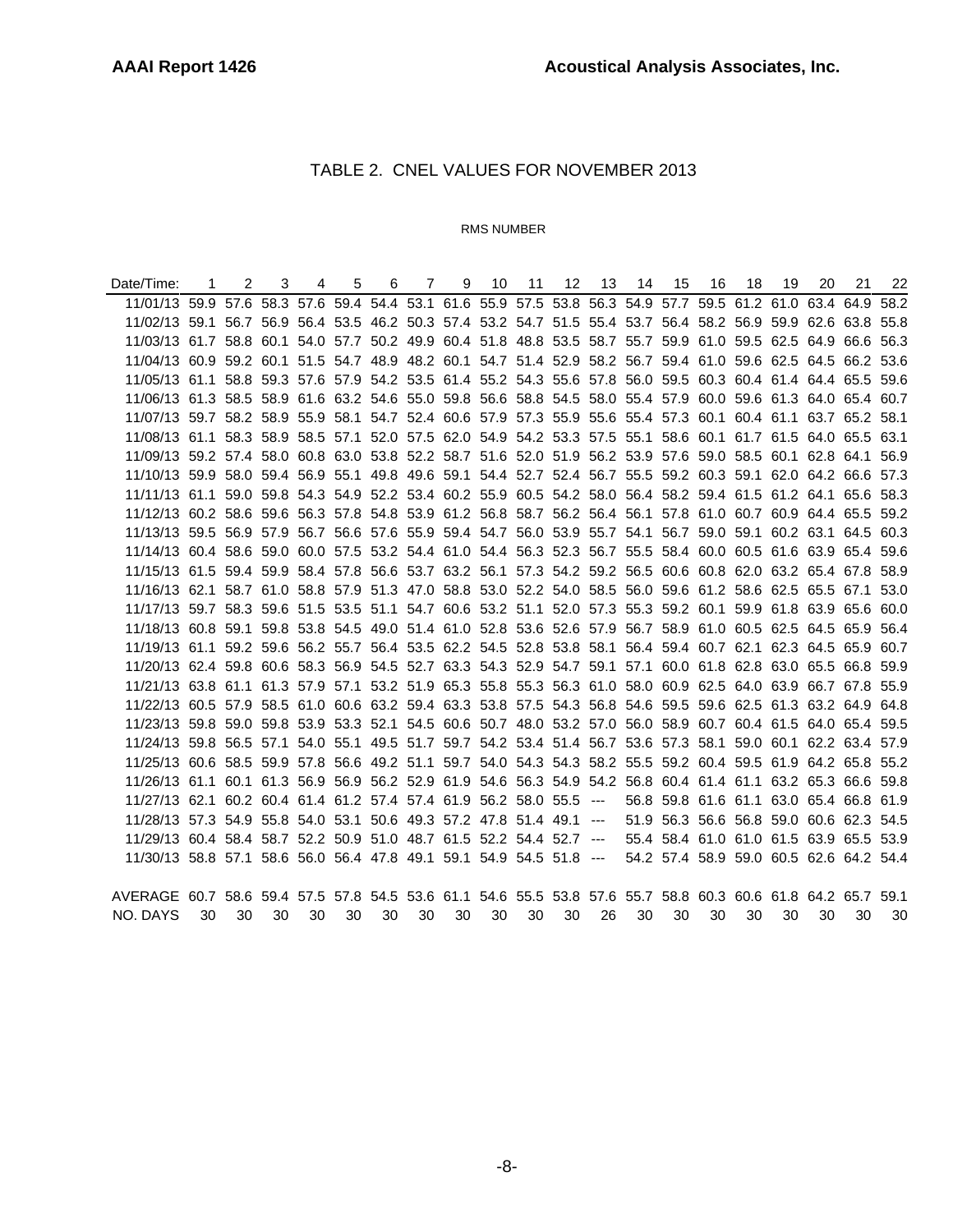## TABLE 3. CNEL VALUES FOR DECEMBER 2013

#### RMS NUMBER

| Date                                                                                                          | 1  | $\overline{2}$ | 3  | 4  | 5  | 6  | $\overline{7}$ | 9  | 10 | 11 | 12 | 13 | 14 | 15 | 16 | 18                                      | 19 | 20 | 21 | 22 |
|---------------------------------------------------------------------------------------------------------------|----|----------------|----|----|----|----|----------------|----|----|----|----|----|----|----|----|-----------------------------------------|----|----|----|----|
|                                                                                                               |    |                |    |    |    |    |                |    |    |    |    |    |    |    |    |                                         |    |    |    |    |
| 12/01/13 59.6 57.8 59.0 59.6 59.5 49.1 51.9 61.5 53.2 53.6 54.1 --- 54.9 58.1 59.9 60.7 61.4 63.9 65.5 58.3   |    |                |    |    |    |    |                |    |    |    |    |    |    |    |    |                                         |    |    |    |    |
| 12/02/13 61.7 59.1 59.5 59.9 59.3 52.4 53.0 61.5 54.4 55.7 55.1 ---                                           |    |                |    |    |    |    |                |    |    |    |    |    |    |    |    | 55.8 59.0 60.7 61.1 62.2 65.0 66.3 60.7 |    |    |    |    |
| 12/03/13 63.1 60.2 60.4 59.6 60.1 58.1 56.2 63.1 57.1 54.6 55.0 ---                                           |    |                |    |    |    |    |                |    |    |    |    |    |    |    |    | 56.9 60.3 61.7 62.1 63.3 61.1 62.5 57.1 |    |    |    |    |
| 12/04/13 61.3 58.6 59.1 59.3 59.5 60.6 59.1 61.1 52.5 53.2 53.6 ---                                           |    |                |    |    |    |    |                |    |    |    |    |    |    |    |    | 56.2 57.7 61.2 60.8 60.8 62.0 63.4 53.6 |    |    |    |    |
| 12/05/13 62.0 60.8 62.0 58.7 56.5 55.8 55.5 62.5 55.5 54.6 55.1 ---                                           |    |                |    |    |    |    |                |    |    |    |    |    |    |    |    | 58.7 59.5 63.0 61.9 62.8 64.0 65.4 58.9 |    |    |    |    |
| 12/06/13 62.0 60.4 60.6 55.2 54.8 54.6 53.5 62.6 55.5 57.1 56.3 ---                                           |    |                |    |    |    |    |                |    |    |    |    |    |    |    |    | 57.5 59.8 61.7 61.8 62.6 65.1 66.2 60.1 |    |    |    |    |
| 12/07/13 58.8 57.0 57.7 50.7 50.2 51.0 48.2 58.5 56.4 52.6 52.4 ---                                           |    |                |    |    |    |    |                |    |    |    |    |    |    |    |    | 54.7 57.1 59.5 58.0 59.7 64.6 66.0 61.2 |    |    |    |    |
| 12/08/13 61.9 59.9 60.2 52.6 53.0 47.5 47.5 60.1 53.8 53.1 54.5 57.9 56.8 59.3 61.4 59.8 62.1 66.6 67.9 54.3  |    |                |    |    |    |    |                |    |    |    |    |    |    |    |    |                                         |    |    |    |    |
| 12/09/13 59.7 56.8 57.4 57.7 54.0 48.0 48.2 59.5 54.0 55.7 52.5 56.6 53.9 56.9 58.6 59.1 60.2 66.0 67.5 64.0  |    |                |    |    |    |    |                |    |    |    |    |    |    |    |    |                                         |    |    |    |    |
| 12/10/13 58.4 56.8 56.6 56.9 56.7 55.1 56.0 58.6 52.7 52.9 50.9 54.9 53.6 56.1 58.7 58.7 58.5 62.9 64.6 58.2  |    |                |    |    |    |    |                |    |    |    |    |    |    |    |    |                                         |    |    |    |    |
| 12/11/13 59.5 57.3 57.8 58.3 60.2 53.0 53.0 59.6 55.2 57.5 53.0 56.5 54.0 57.2 59.1 58.8 60.4 64.8 66.4 53.7  |    |                |    |    |    |    |                |    |    |    |    |    |    |    |    |                                         |    |    |    |    |
| 12/12/13 61.2 58.5 58.9 57.9 58.6 54.2 52.4 61.6 55.1 56.3 55.4 58.7 55.1 59.0 59.8 61.3 61.9 64.7 66.2 57.8  |    |                |    |    |    |    |                |    |    |    |    |    |    |    |    |                                         |    |    |    |    |
| 12/13/13 61.5 59.7 59.8 58.3 57.5 55.5 56.0 62.1 55.9 56.9 55.2 57.9 57.3 59.3 60.9 61.4 62.4 63.3 64.9 58.2  |    |                |    |    |    |    |                |    |    |    |    |    |    |    |    |                                         |    |    |    |    |
| 12/14/13 57.8 55.9 56.6 58.8 57.6 51.7 53.7 58.1 52.1 55.8 50.5 54.5 52.8 55.4 57.8 57.5 57.8 59.9 61.6 52.1  |    |                |    |    |    |    |                |    |    |    |    |    |    |    |    |                                         |    |    |    |    |
| 12/15/13 58.9 57.4 57.0 57.5 58.0 50.8 48.8 59.1 48.7 51.6 53.3 51.6 53.4 56.2 58.2 58.6 59.3 63.0 64.4 59.1  |    |                |    |    |    |    |                |    |    |    |    |    |    |    |    |                                         |    |    |    |    |
| 12/16/13 60.1 58.5 58.8 61.5 63.3 51.5 52.1 59.1 53.1 59.4 53.1 ---                                           |    |                |    |    |    |    |                |    |    |    |    |    |    |    |    | 55.4 57.2 60.3 58.9 61.4 62.9 64.0 61.1 |    |    |    |    |
| 12/17/13 61.2 59.5 60.0 57.4 57.9 57.4 54.5 61.1 55.1 56.3 55.9 ---                                           |    |                |    |    |    |    |                |    |    |    |    |    |    |    |    | 56.7 58.6 61.4 60.0 61.9 61.8 63.1 58.0 |    |    |    |    |
| 12/18/13 61.5 59.3 59.1 57.5 55.9 54.3 55.3 63.1 56.3 56.9 53.4 ---                                           |    |                |    |    |    |    |                |    |    |    |    |    |    |    |    | 56.3 58.9 60.6 62.5 61.6 62.0 63.8 55.4 |    |    |    |    |
| 12/19/13 63.3 61.1 61.9 58.1 55.2 49.2 47.0 63.4 58.9 51.8 55.3 --- 58.4 61.1 63.2 62.5 64.1 61.7 63.3 57.9   |    |                |    |    |    |    |                |    |    |    |    |    |    |    |    |                                         |    |    |    |    |
| 12/20/13 62.3 60.3 61.2 59.8 60.5 61.4 59.1 63.3 55.5 54.5 56.4 58.2 57.6 59.9 62.5 63.3 56.8 62.6 63.8 58.1  |    |                |    |    |    |    |                |    |    |    |    |    |    |    |    |                                         |    |    |    |    |
| 12/21/13 60.6 57.7 58.5 54.9 55.1 51.6 53.9 62.4 52.4 49.9 55.1 58.1 54.6 58.4 59.6 61.7 63.5 65.3 56.4 59.4  |    |                |    |    |    |    |                |    |    |    |    |    |    |    |    |                                         |    |    |    |    |
| 12/22/13 61.2 59.3 60.3 58.5 57.6 48.2 49.8 61.0 55.1 52.3 54.8 58.4 57.4 59.4 61.5 60.8 64.6 66.2 57.4 61.0  |    |                |    |    |    |    |                |    |    |    |    |    |    |    |    |                                         |    |    |    |    |
| 12/23/13 60.5 59.2 59.8 59.1 58.6 53.5 54.6 61.4 54.1 58.5 55.7 57.3 56.4 59.2 62.4 61.2 65.4 66.8 60.9 57.5  |    |                |    |    |    |    |                |    |    |    |    |    |    |    |    |                                         |    |    |    |    |
| 12/24/13 59.3 57.3 57.9 61.0 59.7 53.3 53.7 59.8 57.3 56.7 53.9 55.6 54.1 57.7 60.6 59.8 63.9 64.9 64.8 59.4  |    |                |    |    |    |    |                |    |    |    |    |    |    |    |    |                                         |    |    |    |    |
| 12/25/13 56.1 54.2 54.7 57.2 54.8 46.6 46.3 56.1 49.3 47.1 48.1 52.7 51.2 54.4 56.0 57.0 66.3 67.3 61.2 64.4  |    |                |    |    |    |    |                |    |    |    |    |    |    |    |    |                                         |    |    |    |    |
| 12/26/13 58.9 58.3 57.8 61.9 59.7 53.6 55.1 60.0 54.4 54.7 52.6 55.1 54.4 56.9 59.3 59.7 65.4 66.5 59.5 60.9  |    |                |    |    |    |    |                |    |    |    |    |    |    |    |    |                                         |    |    |    |    |
| 12/27/13 59.8 56.8 57.3 59.0 59.9 55.0 53.4 59.5 52.1 55.6 53.4 55.4 53.8 56.3 59.4 58.9 61.9 63.3 54.2 54.0  |    |                |    |    |    |    |                |    |    |    |    |    |    |    |    |                                         |    |    |    |    |
| 12/28/13 58.3 56.4 56.6 56.2 55.3 48.2 51.6 60.2 59.8 51.9 52.7 55.0 52.7 56.2 57.5 59.8 64.8 65.9 48.4 61.3  |    |                |    |    |    |    |                |    |    |    |    |    |    |    |    |                                         |    |    |    |    |
| 12/29/13 58.7 56.0 57.0 60.1 60.2 49.6 49.8 58.3 46.8 46.0 50.7 55.8 53.2 56.4 58.5 57.9 62.4 63.9 54.6 58.4  |    |                |    |    |    |    |                |    |    |    |    |    |    |    |    |                                         |    |    |    |    |
| 12/30/13 58.7 56.1 56.3 60.6 61.0 49.1 51.1 60.6 51.7 54.0 53.1 55.3 53.0 56.3 58.7 60.3 62.2 63.0 59.8 61.6  |    |                |    |    |    |    |                |    |    |    |    |    |    |    |    |                                         |    |    |    |    |
| 12/31/13 59.3 57.3 57.7 57.8 59.5 53.4 51.8 59.9 53.8 54.4 54.6 56.1 55.2 56.9 59.1 59.4 63.2 64.4 58.7 60.2  |    |                |    |    |    |    |                |    |    |    |    |    |    |    |    |                                         |    |    |    |    |
|                                                                                                               |    |                |    |    |    |    |                |    |    |    |    |    |    |    |    |                                         |    |    |    |    |
| AVERAGE 60.4 58.4 58.9 58.5 58.3 54.3 53.7 60.8 54.8 54.9 53.9 56.2 55.5 58.1 60.3 60.3 62.4 64.3 63.8 59.3   |    |                |    |    |    |    |                |    |    |    |    |    |    |    |    |                                         |    |    |    |    |
| NO. DAYS                                                                                                      | 31 | 31             | 31 | 31 | 31 | 31 | 31             | 31 | 31 | 31 | 31 | 20 | 31 | 31 | 31 | 31                                      | 31 | 31 | 31 | 31 |
|                                                                                                               |    |                |    |    |    |    |                |    |    |    |    |    |    |    |    |                                         |    |    |    |    |
| QTR. AVG. 60.7 58.6 59.2 57.5 57.4 54.4 54.1 61.0 54.5 54.9 53.7 57.2 55.7 58.5 60.4 60.6 61.9 64.2 65.1 59.4 |    |                |    |    |    |    |                |    |    |    |    |    |    |    |    |                                         |    |    |    |    |
| NO. DAYS                                                                                                      | 92 | 92             | 92 | 92 | 92 | 92 | 92             | 92 | 92 | 92 | 92 | 77 | 92 | 92 | 92 | 92                                      | 92 | 92 | 92 | 92 |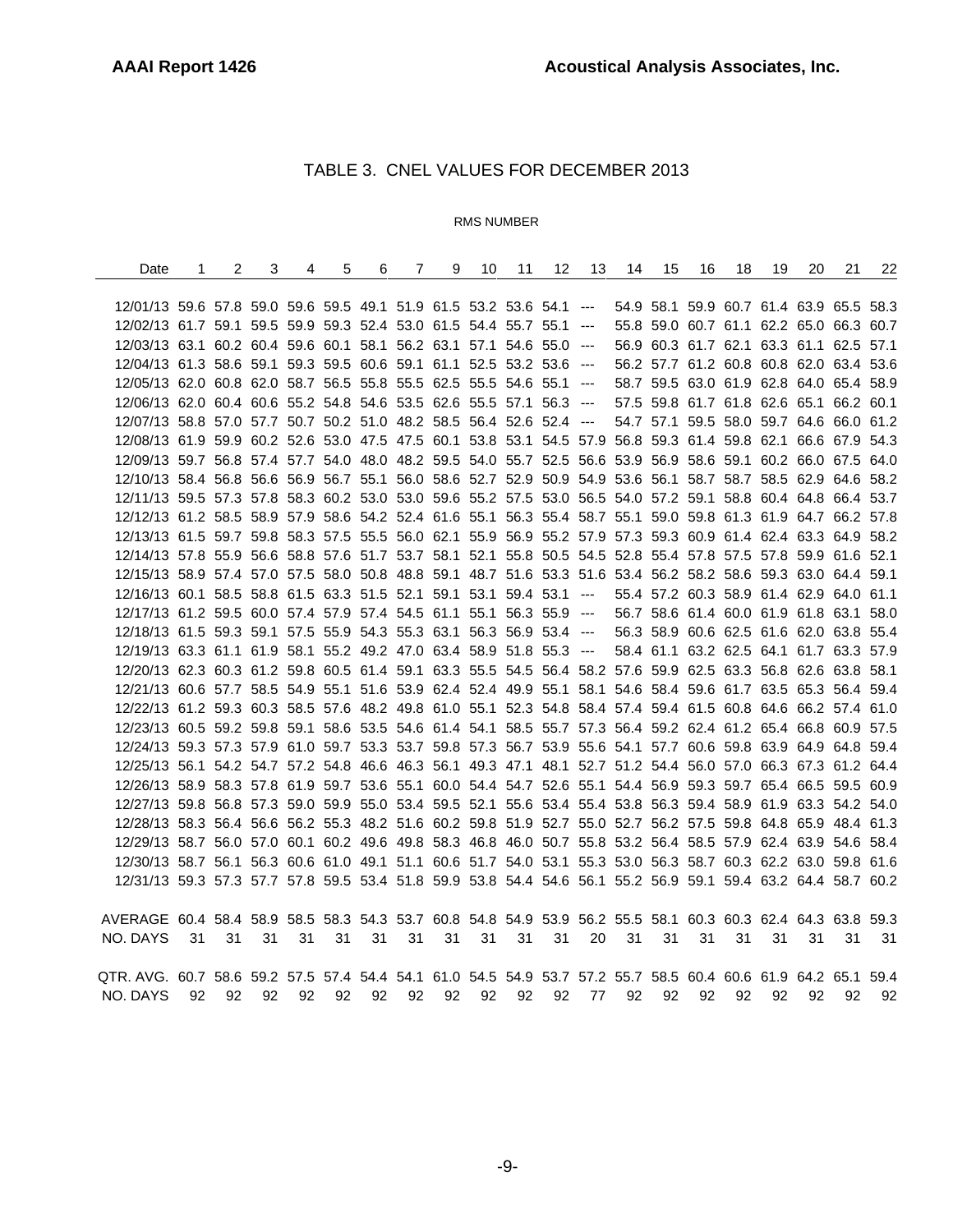# **TABLE 4. AVERAGE CNEL VALUES**

| Site | 1st Quarter | 2nd Quarter | 3rd Quarter | 4th Quarter | 4 Quarter |
|------|-------------|-------------|-------------|-------------|-----------|
| No.  | 2013        | 2013        | 2013        | 2013        | Average   |
|      |             |             |             |             |           |
| 1    | 61.2        | 61.8        | 61.4        | 60.7        | 61.3      |
| 2    | 58.2        | 58.7        | 58.8        | 58.6        | 58.6      |
| 3    | 58.9        | 59.4        | 59.8        | 59.2        | 59.4      |
| 4    | 58.6        | 56.6        | 57.5        | 57.5        | 57.6      |
| 5    | 58.2        | 55.6        | 55.1        | 57.4        | 56.8      |
| 6    | 57.0        | 54.6        | 54.6        | 54.4        | 55.3      |
| 7    | 56.2        | 55.4        | 56.5        | 54.1        | 55.6      |
| 9    | 61.0        | 62.3        | 62.0        | 61.0        | 61.6      |
| 10   | 54.8        | 53.7        | 53.8        | 54.5        | 54.2      |
| 11   | 55.1        | 53.2        | 53.5        | 54.9        | 54.3      |
| 12   | 54.3        | 53.8        | 53.4        | 53.7        | 53.8      |
| 13   | 58.5        | 59.1        | 58.1        | 57.2        | 58.3      |
| 14   | 55.4        | 55.8        | 56.1        | 55.7        | 55.8      |
| 15   | 58.6        | 59.6        | 59.2        | 58.5        | 59.0      |
| 16   | 60.4        | 60.5        | 61.0        | 60.4        | 60.6      |
| 18   | 60.4        | 61.7        | 61.4        | 60.6        | 61.1      |
| 19   | 61.4        | 62.1        | 61.9        | 61.9        | 61.8      |
| 20   | 63.5        | 64.2        | 64.4        | 64.2        | 64.1      |
| 21   | 65.0        | 65.8        | 66.0        | 65.1        | 65.5      |
| 22   | 62.8        | 60.6        | 60.6        | 59.4        | 61.0      |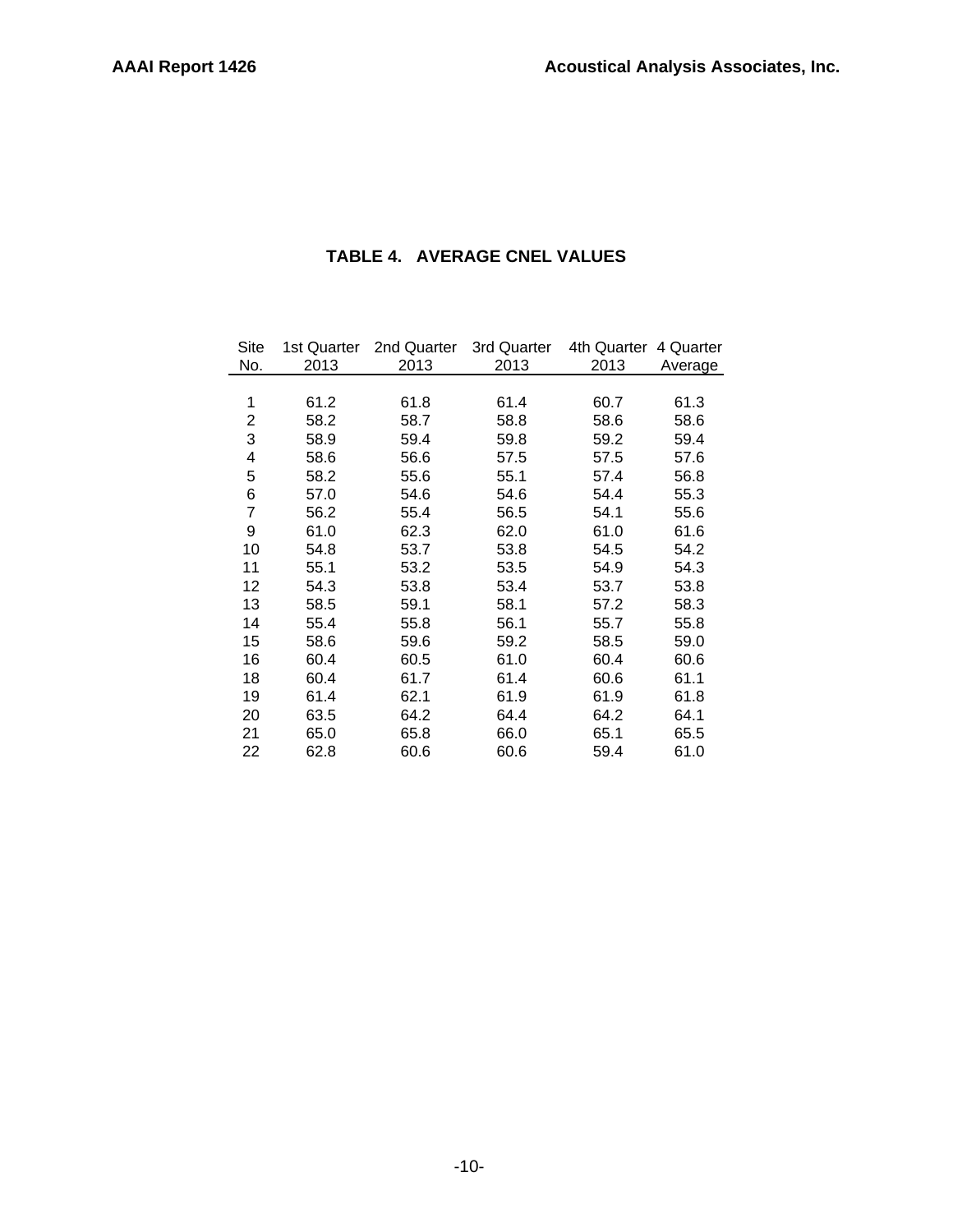#### **Table 5. WEEKLY SCHEDULED AIR CARRIER AND AIR TAXI FLIGHTS FOR THE FOURTH QUARTER 2013**

| DAY<br><b>EVENING</b><br><b>NIGHT</b><br><b>TOTAL</b>                    | DL CRJ9<br><b>DEP</b><br>0<br>0<br>0<br>0              | <b>ARR</b><br>0<br>0<br>0<br>0                           | B6 A320<br><b>DEP</b><br>0<br>7<br>0<br>$\overline{7}$ | SCHEDULE IN EFFECT FROM<br><b>ARR</b><br>0<br>$\overline{7}$<br>0<br>7                     | FW2 A319<br><b>DEP</b><br>0<br>0<br>0<br>0        | 10/1/13 to<br><b>ARR</b><br>0<br>0<br>0<br>0                   |                                                   | 10/2/13                                                     | <b>TOTALS</b><br><b>DEP</b><br>370<br>70<br>7<br>447                | <b>ARR</b><br>323<br>116<br>8<br>447 |
|--------------------------------------------------------------------------|--------------------------------------------------------|----------------------------------------------------------|--------------------------------------------------------|--------------------------------------------------------------------------------------------|---------------------------------------------------|----------------------------------------------------------------|---------------------------------------------------|-------------------------------------------------------------|---------------------------------------------------------------------|--------------------------------------|
| DAY<br><b>EVENING</b><br><b>NIGHT</b><br><b>TOTAL</b>                    | <b>UPS A300</b><br>DEP<br>3<br>5<br>0<br>8             | <b>ARR</b><br>4<br>0<br>4<br>8                           | <b>UPS B757</b><br><b>DEP</b><br>0<br>0<br>0<br>0      | <b>ARR</b><br>0<br>0<br>0<br>0                                                             | <b>DL B752</b><br><b>DEP</b><br>0<br>0<br>0<br>0  | <b>ARR</b><br>0<br>0<br>0<br>0                                 | DL CRJ<br><b>DEP</b><br>20<br>0<br>0<br>20        | <b>ARR</b><br>13<br>7<br>0<br>20                            | DL CRJ7<br><b>DEP</b><br>0<br>0<br>0<br>0                           | <b>ARR</b><br>0<br>0<br>0<br>0       |
|                                                                          |                                                        |                                                          |                                                        | SCHEDULE IN EFFECT FROM                                                                    |                                                   | 10/1/13 to                                                     |                                                   | 10/2/13                                                     |                                                                     |                                      |
| <b>DAY</b><br><b>EVENING</b><br><b>NIGHT</b><br><b>TOTAL</b>             | <b>DEP</b><br>0<br>0<br>0<br>0                         | UA B757UA RJ<br><b>ARR</b><br>0<br>0<br>0<br>0           | <b>DEP</b><br>43<br>6<br>0<br>49                       | <b>SCHEDULE IN EFFECT FROM</b><br>UA CRJ7<br><b>ARR</b><br>30<br>19<br>0<br>49             | <b>DEP</b><br>6<br>0<br>0<br>6                    | 10/1/13 to<br><b>FE A300</b><br><b>ARR</b><br>6<br>0<br>0<br>6 | <b>DEP</b><br>0<br>0<br>0<br>0                    | 10/2/13<br><b>FE A310</b><br><b>ARR</b><br>0<br>0<br>0<br>0 | <b>DEP</b><br>0<br>5<br>0<br>5                                      | <b>ARR</b><br>1<br>0<br>4<br>5       |
| DAY<br><b>EVENING</b><br><b>NIGHT</b><br><b>TOTAL</b>                    | <b>WN B7377</b><br><b>DEP</b><br>241<br>42<br>0<br>283 | ARR<br>218<br>65<br>0<br>283                             | DEP<br>0<br>0<br>0<br>0                                | <b>SCHEDULE IN EFFECT FROM</b><br>UA A319UA A320UA B7373<br><b>ARR</b><br>0<br>0<br>0<br>0 | DEP<br>0<br>0<br>0<br>0                           | $10/1/13$ to<br><b>ARR</b><br>0<br>0<br>0<br>0                 | <b>UA B7375</b><br>DEP<br>0<br>0<br>0<br>0        | 10/2/13<br><b>ARR</b><br>0<br>0<br>0<br>0                   | <b>DEP</b><br>0<br>0<br>0<br>0                                      | <b>ARR</b><br>0<br>0<br>0<br>0       |
| DAY<br><b>EVENING</b><br><b>NIGHT</b><br><b>TOTAL</b>                    | US CRJ7<br><b>DEP</b><br>0<br>0<br>0<br>0              | <b>ARR</b><br>0<br>0<br>0<br>0                           | US CRJ9<br><b>DEP</b><br>17<br>5<br>7<br>29            | SCHEDULE IN EFFECT FROM<br><b>ARR</b><br>24<br>5<br>0<br>29                                | AA MD80<br><b>DEP</b><br>0<br>0<br>0<br>0         | 10/1/13 to<br><b>ARR</b><br>0<br>0<br>0<br>0                   | <b>WN B7373</b><br><b>DEP</b><br>0<br>0<br>0<br>0 | 10/2/13<br><b>ARR</b><br>0<br>0<br>0<br>0                   | <b>WN B7375</b><br><b>DEP</b><br>0<br>0<br>0<br>0                   | <b>ARR</b><br>0<br>0<br>0<br>0       |
| DAY<br><b>EVENING</b><br><b>NIGHT</b><br><b>TOTAL</b>                    | <b>DEP</b><br>0<br>0<br>0<br>0                         | US A319US A320US B7372<br><b>ARR</b><br>0<br>0<br>0<br>0 | <b>DEP</b><br>0<br>0<br>0<br>0                         | <b>SCHEDULE IN EFFECT FROM</b><br><b>ARR</b><br>0<br>0<br>0<br>0                           | <b>US B7373</b><br><b>DEP</b><br>0<br>0<br>0<br>0 | 10/1/13<br><b>ARR</b><br>0<br>0<br>0<br>0                      | to<br>US CRJ<br><b>DEP</b><br>1<br>0<br>0<br>1    | 10/2/13<br><b>ARR</b><br>1<br>0<br>0<br>1                   | DEP<br>0<br>0<br>0<br>0                                             | <b>ARR</b><br>0<br>0<br>0<br>0       |
| AIRCRAFT<br><b>DAY</b><br><b>EVENING</b><br><b>NIGHT</b><br><b>TOTAL</b> | AS D8-Q400<br><b>DEP</b><br>0<br>0<br>0<br>0           | <b>ARR</b><br>0<br>0<br>0<br>0                           | <b>AS B7377</b><br><b>DEP</b><br>14<br>0<br>0<br>14    | SCHEDULE IN EFFECT FROM<br><b>ARR</b><br>$\overline{7}$<br>$\overline{7}$<br>0<br>14       | AS CRJ7<br><b>DFP</b><br>20<br>0<br>0<br>20       | 10/1/13 to<br><b>ARR</b><br>14<br>6<br>0<br>20                 | AS CRJ<br><b>DEP</b><br>0<br>0<br>0<br>0          | <b>ARR</b><br>0<br>0<br>0<br>0                              | 10/2/13 2 DAYS<br><b>AS B7378</b><br><b>DEP</b><br>5<br>0<br>0<br>5 | <b>ARR</b><br>5<br>0<br>0<br>5       |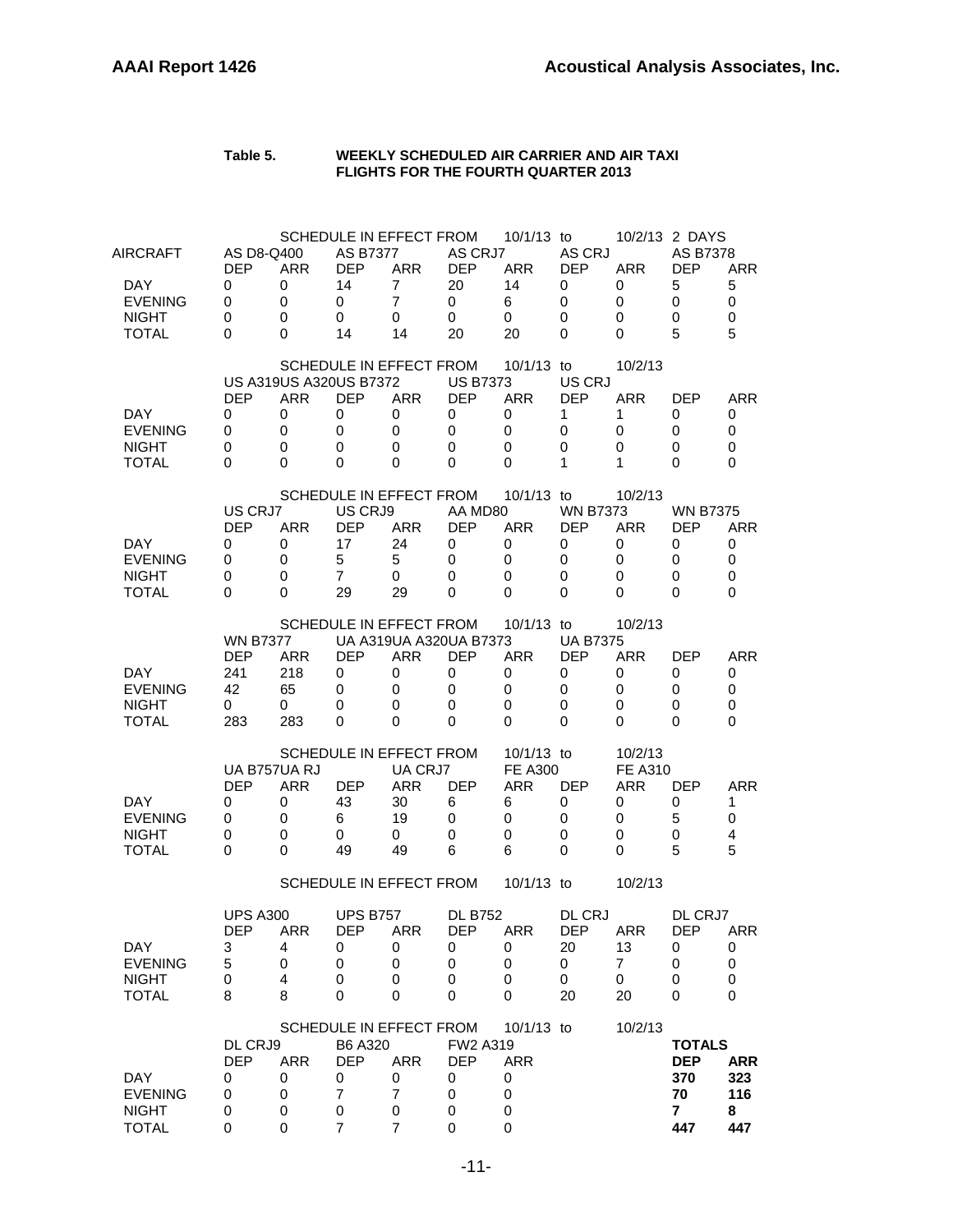| Table 5. | WEEKLY SCHEDULED AIR CARRIER AND AIR TAXI  |
|----------|--------------------------------------------|
|          | <b>FLIGHTS FOR THE FOURTH QUARTER 2013</b> |

| <b>AIRCRAFT</b><br>DAY.<br><b>EVENING</b><br><b>NIGHT</b><br><b>TOTAL</b> | AS D8-Q400<br><b>DEP</b><br>0<br>0<br>0<br>0           | <b>ARR</b><br>0<br>0<br>0<br>0                                            | <b>AS B7377</b><br><b>DEP</b><br>14<br>0<br>0<br>14                   | SCHEDULE IN EFFECT FROM<br><b>ARR</b><br>$\overline{7}$<br>$\overline{7}$<br>0<br>14 | AS CRJ7<br><b>DEP</b><br>20<br>$\mathbf 0$<br>$\Omega$<br>20                 | 10/3/13 to<br><b>ARR</b><br>14<br>6<br>0<br>20                            | AS CRJ<br><b>DEP</b><br>0<br>0<br>0<br>0             | <b>ARR</b><br>0<br>0<br>0<br>$\Omega$                       | 11/2/13 31 DAYS<br><b>AS B7378</b><br><b>DEP</b><br>5<br>0<br>0<br>5 | <b>ARR</b><br>5<br>0<br>0<br>5       |
|---------------------------------------------------------------------------|--------------------------------------------------------|---------------------------------------------------------------------------|-----------------------------------------------------------------------|--------------------------------------------------------------------------------------|------------------------------------------------------------------------------|---------------------------------------------------------------------------|------------------------------------------------------|-------------------------------------------------------------|----------------------------------------------------------------------|--------------------------------------|
| DAY.<br><b>EVENING</b><br><b>NIGHT</b><br><b>TOTAL</b>                    | <b>DEP</b><br>0<br>0<br>0<br>0                         | <b>US A319US A320US B7372</b><br><b>ARR</b><br>0<br>$\mathbf 0$<br>0<br>0 | <b>DEP</b><br>0<br>0<br>0<br>$\Omega$                                 | SCHEDULE IN EFFECT FROM<br><b>ARR</b><br>0<br>0<br>0<br>0                            | <b>US B7373</b><br><b>DEP</b><br>0<br>$\mathbf 0$<br>$\mathbf 0$<br>$\Omega$ | $10/3/13$ to<br><b>ARR</b><br>0<br>$\mathbf 0$<br>$\mathbf 0$<br>$\Omega$ | US CRJ<br><b>DEP</b><br>0<br>0<br>0<br>$\Omega$      | 11/2/13<br><b>ARR</b><br>0<br>0<br>0<br>$\Omega$            | <b>DEP</b><br>0<br>0<br>0<br>0                                       | <b>ARR</b><br>0<br>0<br>0<br>0       |
| DAY.<br><b>EVENING</b><br><b>NIGHT</b><br><b>TOTAL</b>                    | US CRJ7<br><b>DEP</b><br>0<br>0<br>0<br>0              | <b>ARR</b><br>0<br>0<br>0<br>0                                            | US CRJ9<br><b>DEP</b><br>18<br>$\overline{7}$<br>$\overline{7}$<br>32 | SCHEDULE IN EFFECT FROM<br><b>ARR</b><br>25<br>$\overline{7}$<br>0<br>32             | AA MD80<br><b>DEP</b><br>0<br>0<br>0<br>0                                    | 10/3/13 to<br><b>ARR</b><br>0<br>$\mathbf 0$<br>0<br>$\Omega$             | <b>WN B7373</b><br><b>DEP</b><br>0<br>0<br>0<br>0    | 11/2/13<br><b>ARR</b><br>0<br>0<br>0<br>0                   | <b>WN B7375</b><br><b>DEP</b><br>0<br>0<br>0<br>$\Omega$             | <b>ARR</b><br>0<br>0<br>0<br>0       |
| DAY<br><b>EVENING</b><br><b>NIGHT</b><br><b>TOTAL</b>                     | <b>WN B7377</b><br><b>DEP</b><br>241<br>42<br>0<br>283 | <b>ARR</b><br>218<br>65<br>0<br>283                                       | <b>DEP</b><br>0<br>0<br>0<br>0                                        | SCHEDULE IN EFFECT FROM<br><b>ARR</b><br>0<br>0<br>0<br>0                            | UA A319UA A320UA B7373<br><b>DEP</b><br>0<br>0<br>$\mathbf 0$<br>0           | 10/3/13 to<br><b>ARR</b><br>0<br>0<br>0<br>$\Omega$                       | <b>UA B7375</b><br><b>DEP</b><br>0<br>0<br>0<br>0    | 11/2/13<br><b>ARR</b><br>0<br>0<br>0<br>0                   | <b>DEP</b><br>0<br>0<br>0<br>0                                       | <b>ARR</b><br>0<br>0<br>0<br>0       |
| DAY.<br><b>EVENING</b><br><b>NIGHT</b><br><b>TOTAL</b>                    | UA B757UA RJ<br><b>DEP</b><br>0<br>0<br>0<br>0         | <b>ARR</b><br>0<br>0<br>0<br>0                                            | <b>DEP</b><br>43<br>6<br>0<br>49                                      | SCHEDULE IN EFFECT FROM<br>UA CRJ7<br><b>ARR</b><br>30<br>19<br>0<br>49              | <b>DEP</b><br>6<br>0<br>$\mathbf 0$<br>6                                     | 10/3/13 to<br><b>FE A300</b><br><b>ARR</b><br>6<br>0<br>0<br>6            | <b>DEP</b><br>0<br>0<br>0<br>0                       | 11/2/13<br><b>FE A310</b><br><b>ARR</b><br>0<br>0<br>0<br>0 | <b>DEP</b><br>0<br>5<br>0<br>5                                       | <b>ARR</b><br>1<br>0<br>4<br>5       |
| DAY<br><b>EVENING</b><br><b>NIGHT</b><br><b>TOTAL</b>                     | <b>UPS A300</b><br><b>DEP</b><br>3<br>5<br>0<br>8      | <b>ARR</b><br>4<br>0<br>4<br>8                                            | <b>UPS B757</b><br><b>DEP</b><br>0<br>0<br>$\pmb{0}$<br>0             | SCHEDULE IN EFFECT FROM<br><b>ARR</b><br>0<br>0<br>0<br>0                            | <b>DL B752</b><br><b>DEP</b><br>0<br>0<br>0<br>0                             | 10/3/13 to<br><b>ARR</b><br>0<br>0<br>0<br>0                              | DL CRJ<br><b>DEP</b><br>20<br>0<br>$\mathbf 0$<br>20 | 11/2/13<br><b>ARR</b><br>13<br>$\overline{7}$<br>0<br>20    | DL CRJ7<br><b>DEP</b><br>0<br>0<br>0<br>0                            | <b>ARR</b><br>0<br>0<br>0<br>0       |
| DAY<br><b>EVENING</b><br><b>NIGHT</b><br><b>TOTAL</b>                     | DL CRJ9<br><b>DEP</b><br>0<br>0<br>0<br>0              | <b>ARR</b><br>0<br>0<br>0<br>0                                            | B6 A320<br><b>DEP</b><br>0<br>$\overline{7}$<br>0<br>$\overline{7}$   | SCHEDULE IN EFFECT FROM<br><b>ARR</b><br>0<br>$\overline{7}$<br>0<br>$\overline{7}$  | FW2 A319<br><b>DEP</b><br>0<br>0<br>0<br>0                                   | 10/3/13 to<br><b>ARR</b><br>0<br>0<br>0<br>0                              |                                                      | 11/2/13                                                     | <b>TOTALS</b><br><b>DEP</b><br>370<br>72<br>$\mathbf{7}$<br>449      | <b>ARR</b><br>323<br>118<br>8<br>449 |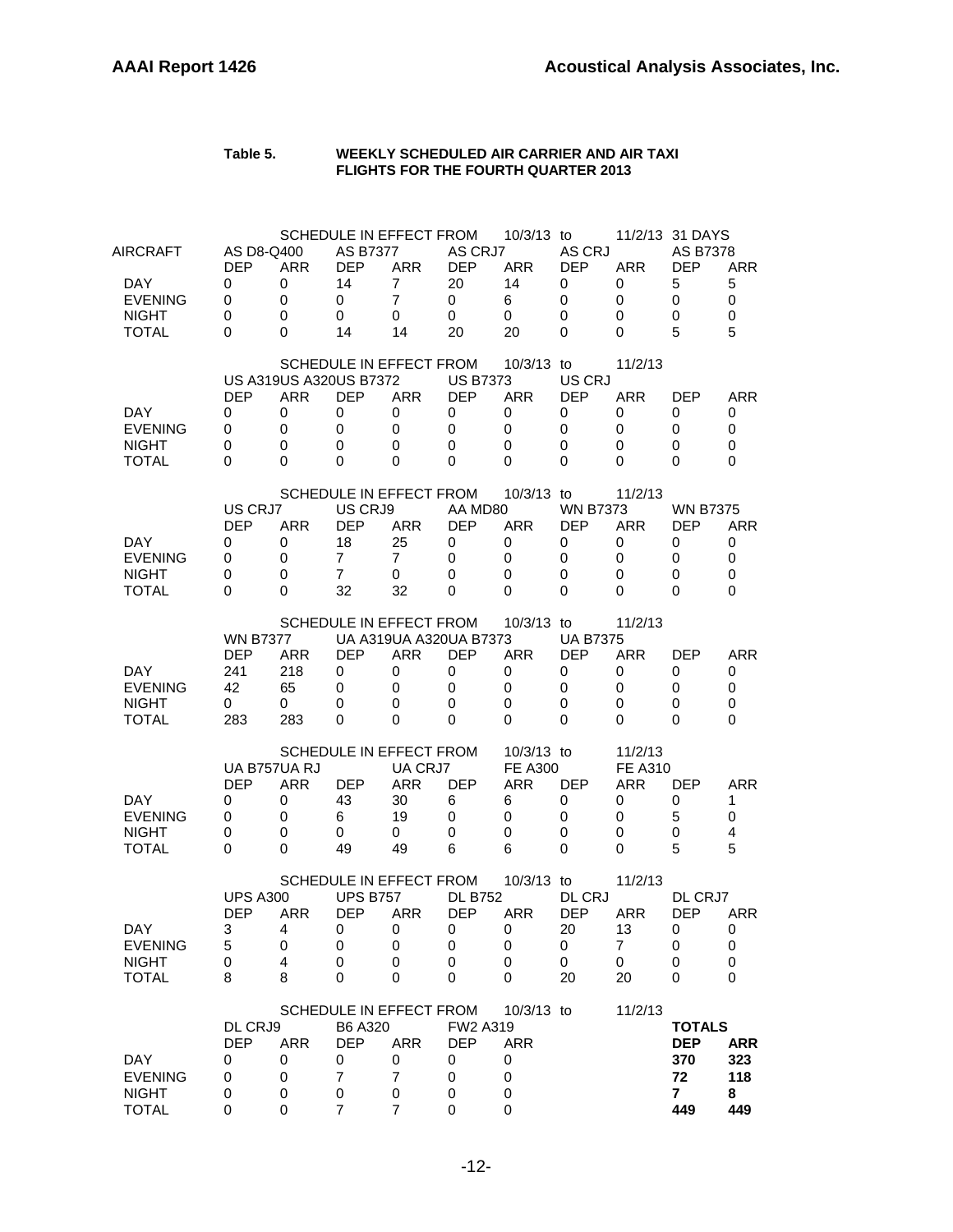#### **Table 5. WEEKLY SCHEDULED AIR CARRIER AND AIR TAXI FLIGHTS FOR THE FOURTH QUARTER 2013**

| AIRCRAFT       | AS D8-Q400      |            | <b>AS B7377</b>        | SCHEDULE IN EFFECT FROM | AS CRJ7                | 11/3/13 to     | AS CRJ          |                | 12/31/13 59 DAYS<br><b>AS B7378</b> |                |
|----------------|-----------------|------------|------------------------|-------------------------|------------------------|----------------|-----------------|----------------|-------------------------------------|----------------|
|                | <b>DEP</b>      | <b>ARR</b> | <b>DEP</b>             | <b>ARR</b>              | <b>DEP</b>             | <b>ARR</b>     | <b>DEP</b>      | <b>ARR</b>     | <b>DEP</b>                          | <b>ARR</b>     |
| DAY.           | 0               | 0          | 7                      | $\overline{7}$          | 12                     | 12             | $\overline{2}$  | 2              | 14                                  | 0              |
| <b>EVENING</b> | 0               | 0          | 0                      | 0                       | 6                      | 6              | $\mathbf{1}$    | 1              | 0                                   | 14             |
| <b>NIGHT</b>   | 0               | 0          | 0                      | 0                       | $\mathbf 0$            | 0              | 0               | 0              | 0                                   | 0              |
| <b>TOTAL</b>   | 0               | 0          | 7                      | 7                       | 18                     | 18             | 3               | 3              | 14                                  | 14             |
|                |                 |            |                        | SCHEDULE IN EFFECT FROM |                        | $11/3/13$ to   |                 | 12/31/13       |                                     |                |
|                |                 |            | US A319US A320US B7372 |                         | <b>US B7373</b>        |                | US CRJ          |                |                                     |                |
|                | <b>DEP</b>      | ARR        | <b>DEP</b>             | <b>ARR</b>              | <b>DEP</b>             | <b>ARR</b>     | <b>DEP</b>      | <b>ARR</b>     | <b>DEP</b>                          | <b>ARR</b>     |
| DAY.           | 0               | 0          | 0                      | 0                       | 0                      | 0              | 0               | 0              | 0                                   | 0              |
| <b>EVENING</b> | 0               | 0          | 0                      | 0                       | 0                      | 0              | 0               | 0              | 0                                   | 0              |
| <b>NIGHT</b>   | 0               | 0          | 0                      | 0                       | $\Omega$               | 0              | 0               | 0              | 0                                   | 0              |
| <b>TOTAL</b>   | 0               | 0          | 0                      | 0                       | $\Omega$               | 0              | 0               | 0              | 0                                   | 0              |
|                |                 |            |                        | SCHEDULE IN EFFECT FROM |                        | $11/3/13$ to   |                 | 12/31/13       |                                     |                |
|                | US CRJ7         |            | US CRJ9                |                         | AA MD80                |                | <b>WN B7373</b> |                | <b>WN B7375</b>                     |                |
|                | <b>DEP</b>      | <b>ARR</b> | <b>DEP</b>             | <b>ARR</b>              | <b>DEP</b>             | <b>ARR</b>     | <b>DEP</b>      | <b>ARR</b>     | DEP                                 | <b>ARR</b>     |
| DAY.           | 0               | 0          | 18                     | 25                      | 0                      | 0              | 0               | 0              | 0                                   | 0              |
| <b>EVENING</b> | 0               | 0          | 7                      | $\overline{7}$          | 0                      | 0              | 0               | 0              | 0                                   | 0              |
| <b>NIGHT</b>   | 0               | 0          | 7                      | 0                       | $\Omega$               | 0              | 0               | 0              | 0                                   | 0              |
| <b>TOTAL</b>   | 0               | 0          | 32                     | 32                      | 0                      | 0              | 0               | 0              | 0                                   | 0              |
|                |                 |            |                        | SCHEDULE IN EFFECT FROM |                        | 11/3/13 to     |                 | 12/31/13       |                                     |                |
|                | <b>WN B7377</b> |            |                        |                         | UA A319UA A320UA B7373 |                | <b>UA B7375</b> |                |                                     |                |
|                | <b>DEP</b>      | <b>ARR</b> | <b>DEP</b>             | <b>ARR</b>              | <b>DEP</b>             | <b>ARR</b>     | <b>DEP</b>      | <b>ARR</b>     | <b>DEP</b>                          | <b>ARR</b>     |
| DAY.           | 235             | 201        | 0                      | 0                       | 0                      | 0              | 0               | 0              | 0                                   | 0              |
| <b>EVENING</b> | 51              | 85         | 0                      | 0                       | 0                      | 0              | 0               | 0              | 0                                   | 0              |
| <b>NIGHT</b>   | 0               | 0          | 0                      | 0                       | $\mathbf 0$            | 0              | 0               | 0              | 0                                   | 0              |
| <b>TOTAL</b>   | 286             | 286        | 0                      | 0                       | 0                      | $\Omega$       | 0               | 0              | $\Omega$                            | 0              |
|                |                 |            |                        | SCHEDULE IN EFFECT FROM |                        | 11/3/13 to     |                 | 12/31/13       |                                     |                |
|                | UA B757UA RJ    |            |                        | UA CRJ7                 |                        | <b>FE A300</b> |                 | <b>FE A310</b> |                                     |                |
|                | <b>DEP</b>      | <b>ARR</b> | <b>DEP</b>             | <b>ARR</b>              | <b>DEP</b>             | <b>ARR</b>     | <b>DEP</b>      | ARR            | <b>DEP</b>                          | <b>ARR</b>     |
| DAY.           | 0               | 0          | 43                     | 30                      | 6                      | 6              | 0               | 0              | 0                                   | 1              |
| <b>EVENING</b> | 0               | 0          | 6                      | 19                      | 0                      | 0              | 0               | 0              | 5                                   | 0              |
| <b>NIGHT</b>   | 0               | 0          | 0                      | 0                       | 0                      | 0              | 0               | 0              | 0                                   | $\overline{4}$ |
| TOTAL          | 0               | 0          | 49                     | 49                      | 6                      | 6              | 0               | 0              | 5                                   | 5              |
|                |                 |            |                        | SCHEDULE IN EFFECT FROM |                        | 11/3/13 to     |                 | 12/31/13       |                                     |                |
|                | <b>UPS A300</b> |            | <b>UPS B757</b>        |                         | <b>DL B752</b>         |                | DL CRJ          |                | DL CRJ7                             |                |
|                | <b>DEP</b>      | ARR        | <b>DEP</b>             | <b>ARR</b>              | <b>DEP</b>             | ARR            | <b>DEP</b>      | <b>ARR</b>     | <b>DEP</b>                          | ARR.           |
| DAY            | З               | 4          | 0                      | 0                       | 0                      | 0              | 20              | 13             | 0                                   | 0              |
| <b>EVENING</b> | 5               | 0          | 0                      | 0                       | 0                      | 0              | 0               | $\overline{7}$ | 0                                   | 0              |
| <b>NIGHT</b>   | 0               | 4          | 0                      | 0                       | 0                      | 0              | 0               | 0              | 0                                   | 0              |
| <b>TOTAL</b>   | 8               | 8          | 0                      | 0                       | $\Omega$               | 0              | 20              | 20             | 0                                   | 0              |
|                |                 |            |                        | SCHEDULE IN EFFECT FROM |                        | $11/3/13$ to   |                 | 12/31/13       |                                     |                |
|                | DL CRJ9         |            | B6 A320                |                         | FW2 A319               |                |                 |                | <b>TOTALS</b>                       |                |
|                | <b>DEP</b>      | <b>ARR</b> | <b>DEP</b>             | <b>ARR</b>              | <b>DEP</b>             | <b>ARR</b>     |                 |                | <b>DEP</b>                          | <b>ARR</b>     |
| <b>DAY</b>     | 0               | 0          | 0                      | 0                       | 0                      | 0              |                 |                | 360                                 | 301            |
| <b>EVENING</b> | 0               | 0          | 7                      | $\overline{7}$          | 0                      | 0              |                 |                | 88                                  | 146            |
| <b>NIGHT</b>   | 0               | 0          | 0                      | 0                       | 0                      | 0              |                 |                | $\overline{7}$                      | 8              |
| <b>TOTAL</b>   | 0               | 0          | 7                      | 7                       | 0                      | 0              |                 |                | 455                                 | 455            |
|                |                 |            |                        |                         |                        |                |                 |                |                                     |                |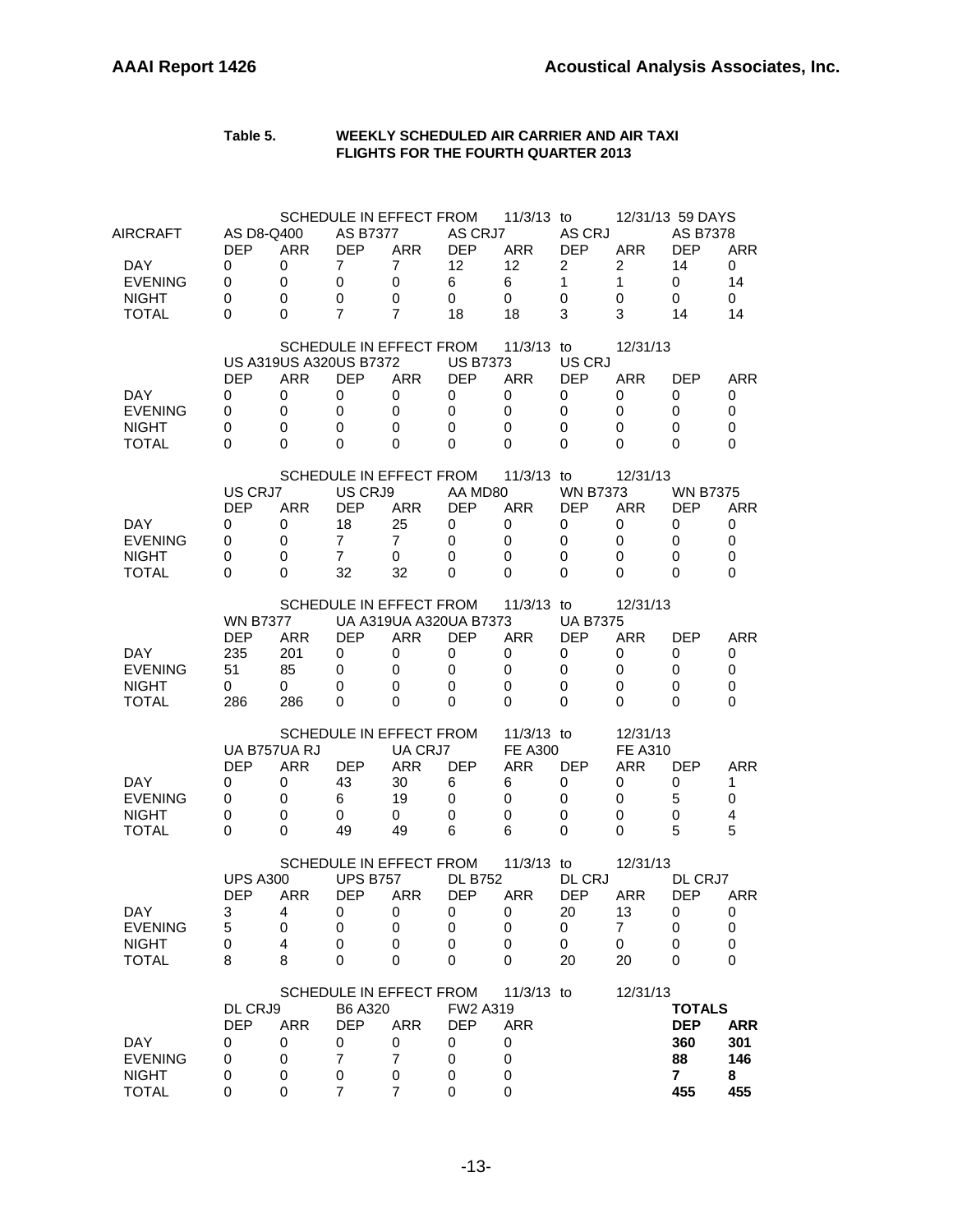#### **TABLE 5. (CONTINUED)**

#### FOURTH QUARTER 2013

#### PERIOD TOTALS FOR AIR CARRIERS AND AIR TAXIS

| <b>AIR CARRIERS</b>        |      |         |
|----------------------------|------|---------|
|                            | DEP  | ARR     |
| DAY                        | 3597 | 3130    |
| EVE                        | 912  | 1274    |
| <b>NIGHT</b>               | n    | 105     |
| <b>TOTAL</b>               | 4509 | 4509    |
|                            |      |         |
| <b>AIR TAXIS</b>           |      |         |
|                            | DEP  | ARR     |
| DAY                        | 1339 | 1140    |
| EVE                        | 221  | 512     |
| <b>NIGHT</b>               | 92   | ი       |
| <b>TOTAL</b>               | 1652 | 1652    |
|                            |      |         |
| AIR CARRIERS AND AIR TAXIS |      |         |
|                            |      | ARR     |
| n 1 1 /                    | ,,,, | , , , , |

|              | DEP  | ARR  |
|--------------|------|------|
| DAY          | 4936 | 4270 |
| EVE.         | 1133 | 1786 |
| <b>NIGHT</b> | 92   | 105  |
| <b>TOTAL</b> | 6161 | 6161 |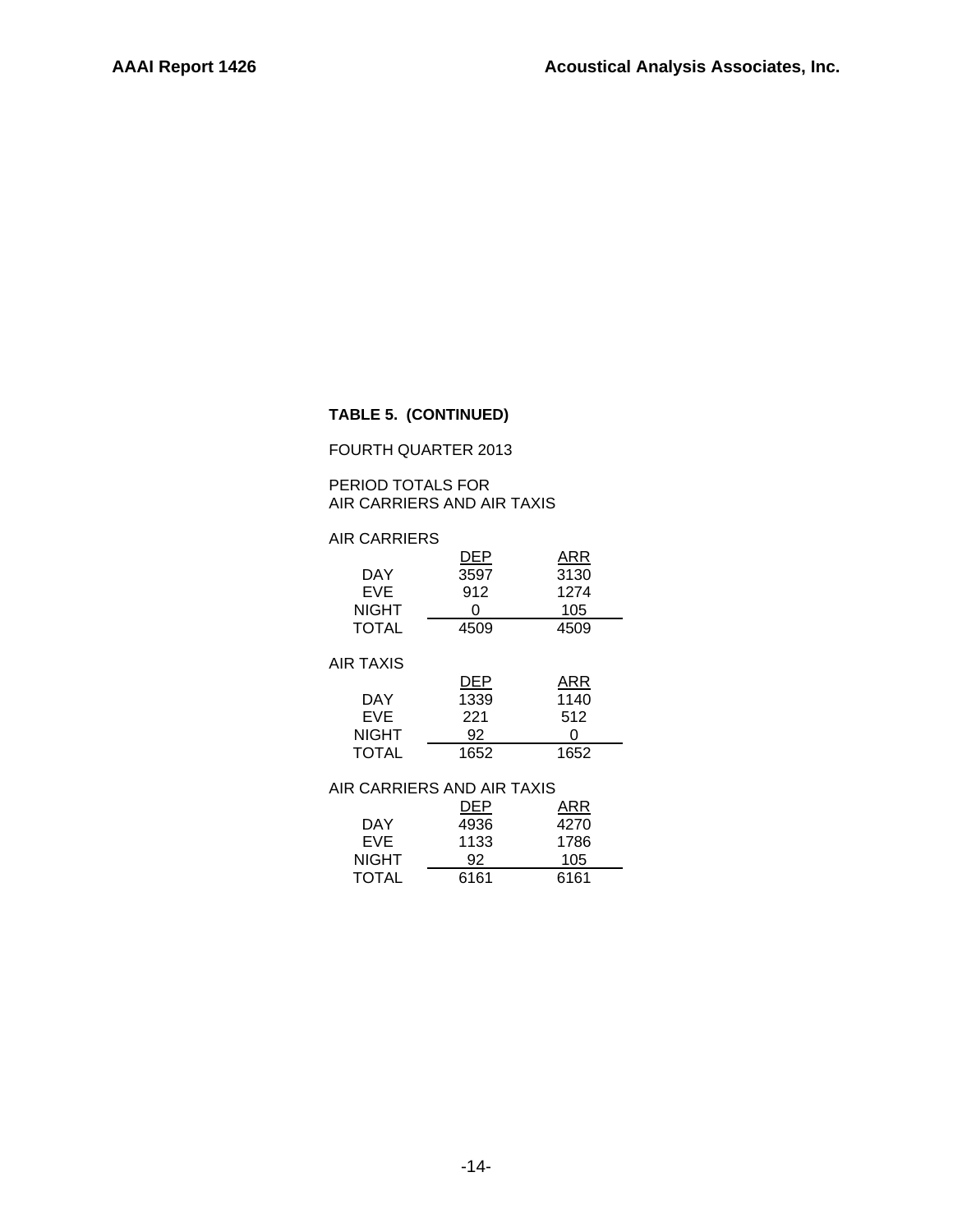#### **VI. INCOMPATIBLE LAND USE**

The contours shown in Figures 1 and 2 were digitized and overlaid on a digital land use map of the area around the Airport. The total areas enclosed by the 65 and 70 dB CNEL contours were 622.3 and 323.9 acres, respectively. The areas of incompatible land uses enclosed by the contours were then computed. The incompatible land use areas were 6.43 acres within the 65 dB contour of which 0.51 acres were also within the 70 dB contour.

It should be noted that the above incompatible land areas do not include the soundproofed schools in the vicinity of the Airport (the Luther Burbank Middle School, St. Patrick and Glenwood Schools). The above incompatible land use areas also do not include those residences to which the Airport has acquired avigation easements. Within the 65 dB contour, the Airport has acquired avigation easements, through its ongoing residential sound insulation program, to 121 parcels of land. Those 121 parcels total 17.30 acres. None of the 121 parcels are also located within the 70 dB contour. Within the 65 dB contour, the Airport has also acquired avigation easements, under the Court of Appeal decision in Baker v. Burbank-Glendale-Pasadena Airport Authority, 220 Cal. App. 3d 1602 (1990), to 56 parcels of land. For 48 of the 56 parcels, the Authority has acquired avigation easements both through Baker and through its ongoing sound insulation program. Those 48 parcels are included in the total number of sound insulation program avigation easements set forth above. The 7 remaining Baker easement parcels total 0.89 acres.

It should be noted that the Airport Authority has made repeated attempts over the past several years to acoustically treat and obtain avigation easements at 45 single family residential parcels, totaling approximately 6.43 acres of the incompatible land use area within the 65 dB contour. Owners of these parcels have either refused to respond to notices regarding the sound insulation program, have withdrawn from the program, or own properties with major building code deficiencies that prevent them from participating.

The estimated numbers of incompatible residences are 45 within the 65 dB contour, of which 3 are also within the 70 dB contour. The estimated numbers of people residing within the 65 and 70 dB CNEL contours are 122 and 8, respectively.

-15-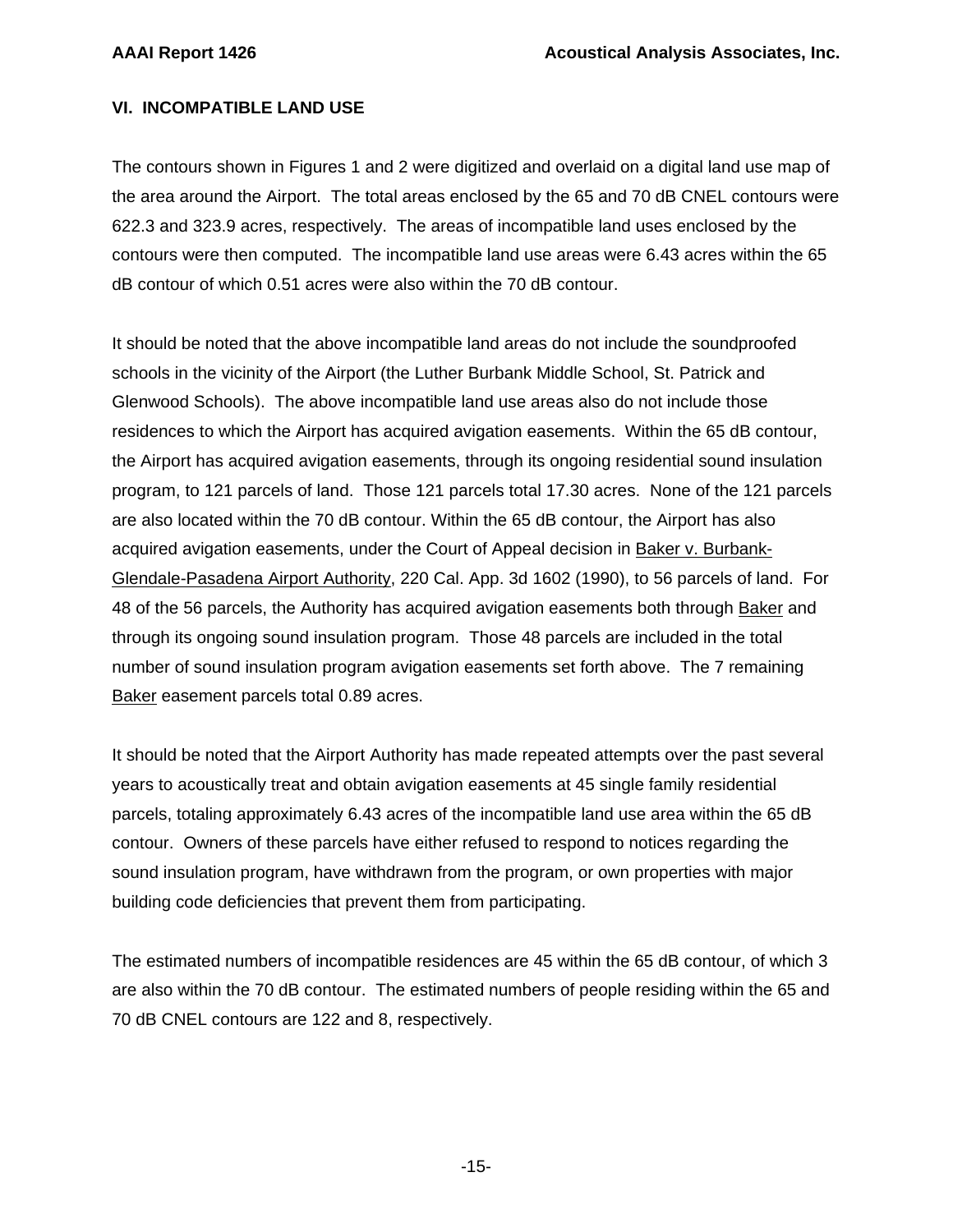#### **REFERENCES**

- 1. California Department of Transportation, Division of Aeronautics, "Noise Standards", California Code of Regulations, Title 21, Chapter 2.5, Subchapter 6.
- 2. L-30488, Department of Transportation, State of California, 27 June 1984.
- 3. "Quarterly Noise Monitoring at Burbank Airport, First Quarter 2013", AAAI Report 1423.
- 4. "Quarterly Noise Monitoring at Burbank Airport, Second Quarter 2013", AAAI Report 1424.
- 5. "Quarterly Noise Monitoring at Bob Hope Airport, Third Quarter 2013", AAAI Report 1425.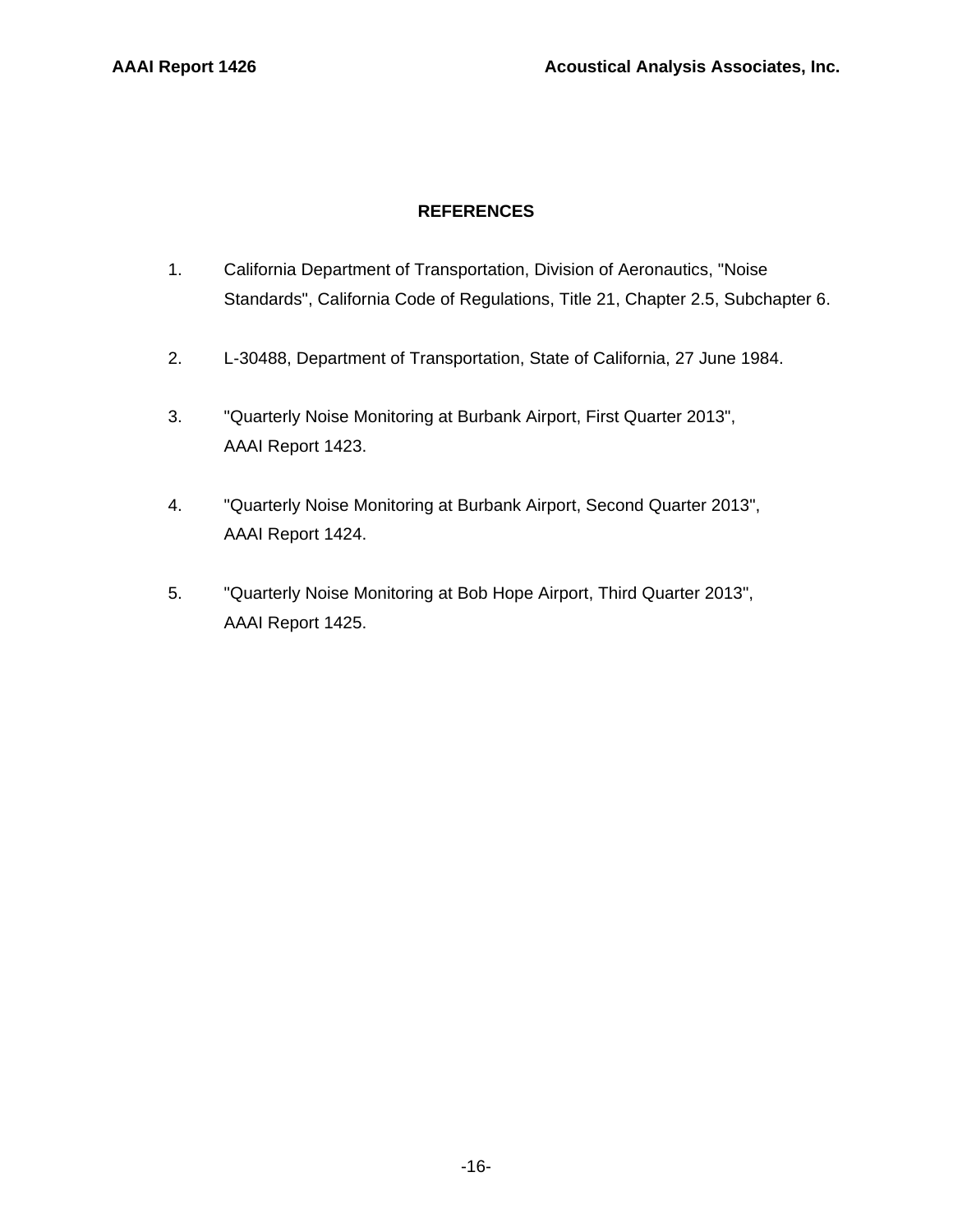**APPENDIX A NOISE MONITOR INSTRUMENTATION**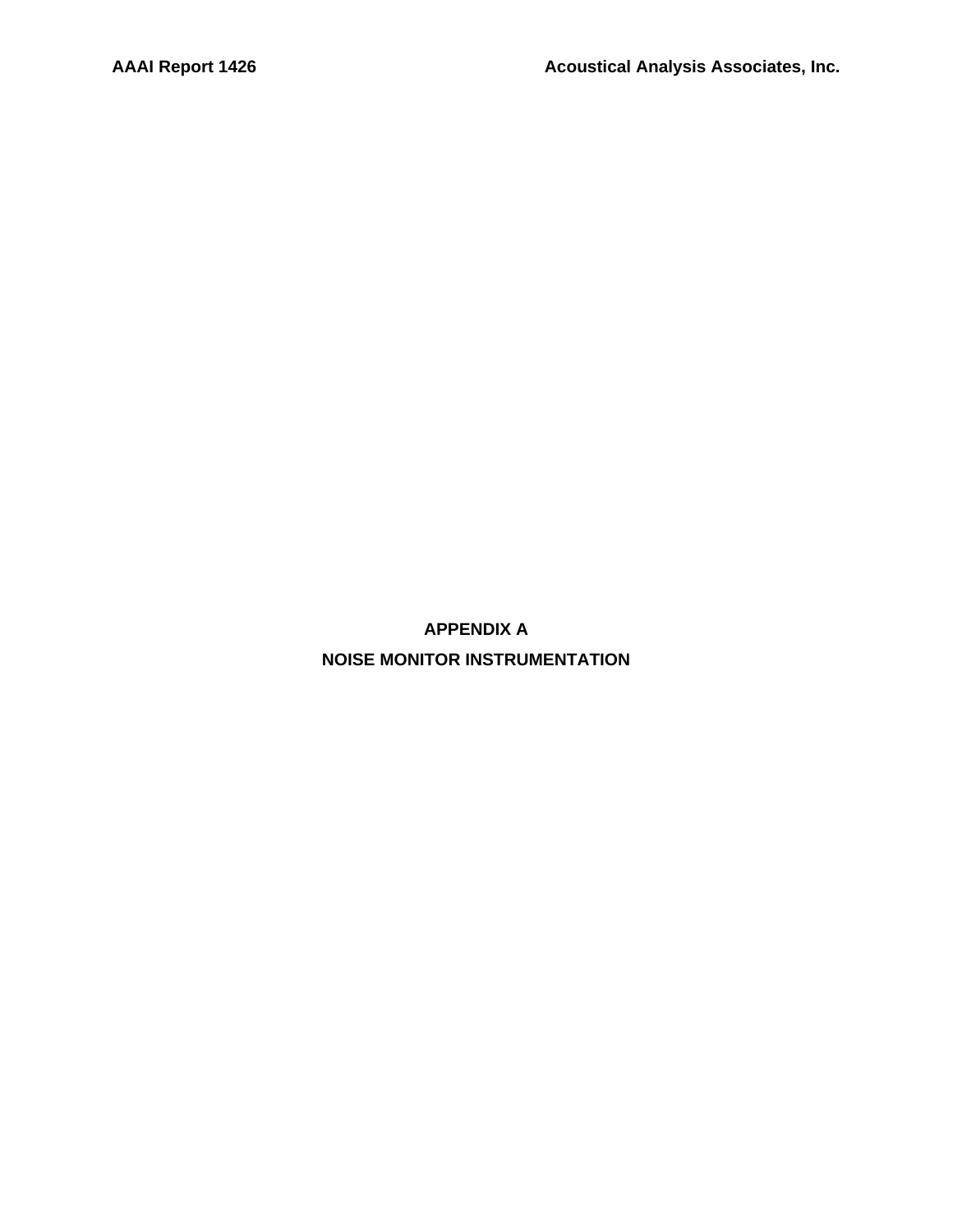# **APPENDIX A NOISE MONITOR INSTRUMENTATION**

The permanent noise monitor system, manufactured by Bruel & Kjaer, consists of 20 noise monitoring terminals (NMT) connected to a central site by DSL or wireless connections. The system block diagram showing the major elements is shown in Figure A-1. The electrical signal generated by the microphone/preamplifier assembly at each site is processed and saved locally in the B & K sound level meter. The signal is passed through an A-weighting filter and is then detected and converted to a digital level signal in decibels with a resolution of 0.1 dB.

The stored sound level data at each site is dumped once every 24-hour period via wireless or DSL connection to the central site. The data received by the central site are processed by the ANOMS computer software. According to preset parameters, the noise is separated into two categories--aircraft noise and community noise. Each event attributed to an aircraft is saved in a noise event file. Computations are made of hourly noise level, community noise equivalent level, runway use, and other parameters. A wide variety of data presentations is available by exercising a number of routines provided by B & K, as well as special-purpose routines that can be generated by the user.

The locations of the remote sites (shown in Figure 3) are listed by latitude and longitude in Table A-1.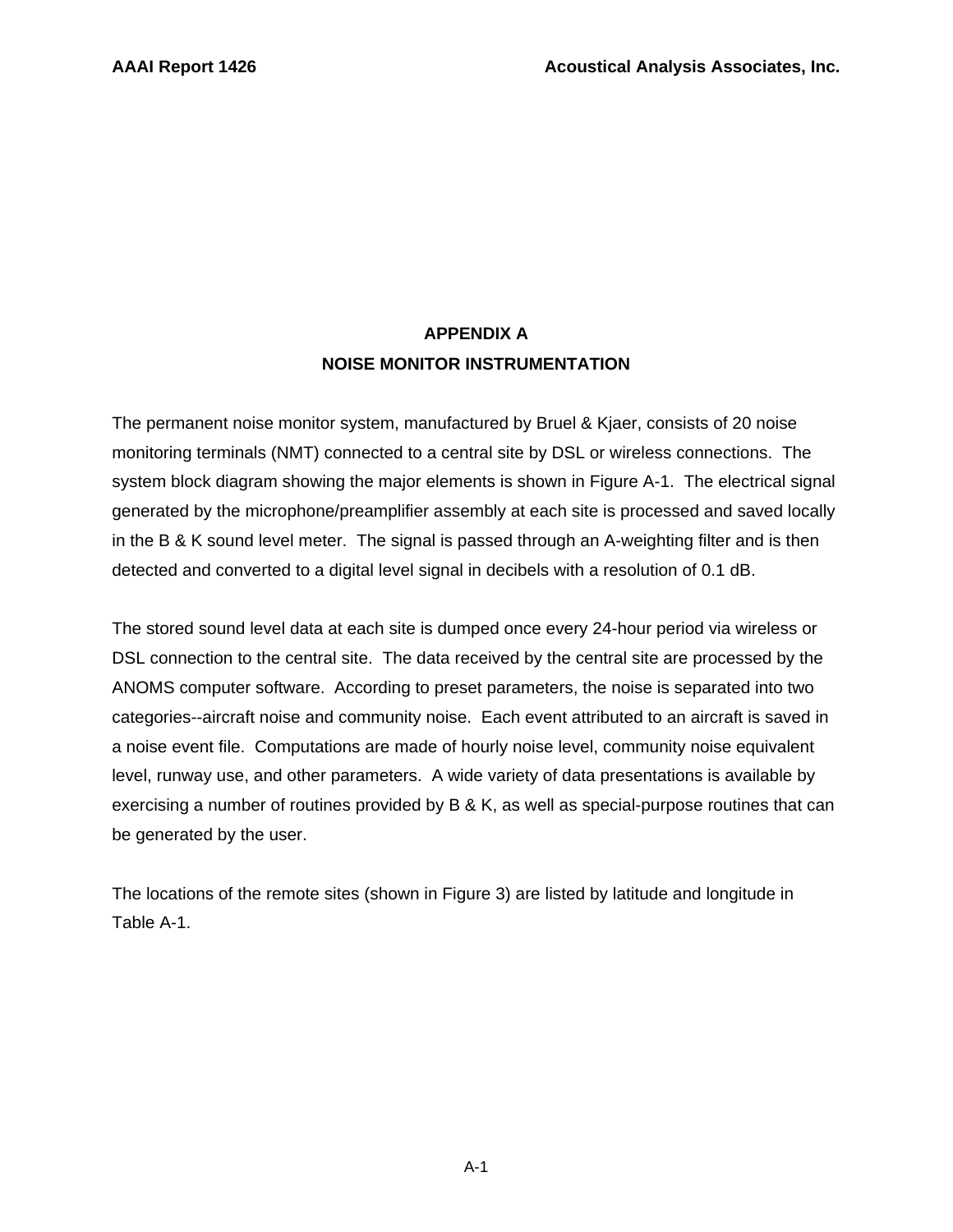

**Figure A-1. Permanent Noise Monitor System Schematic**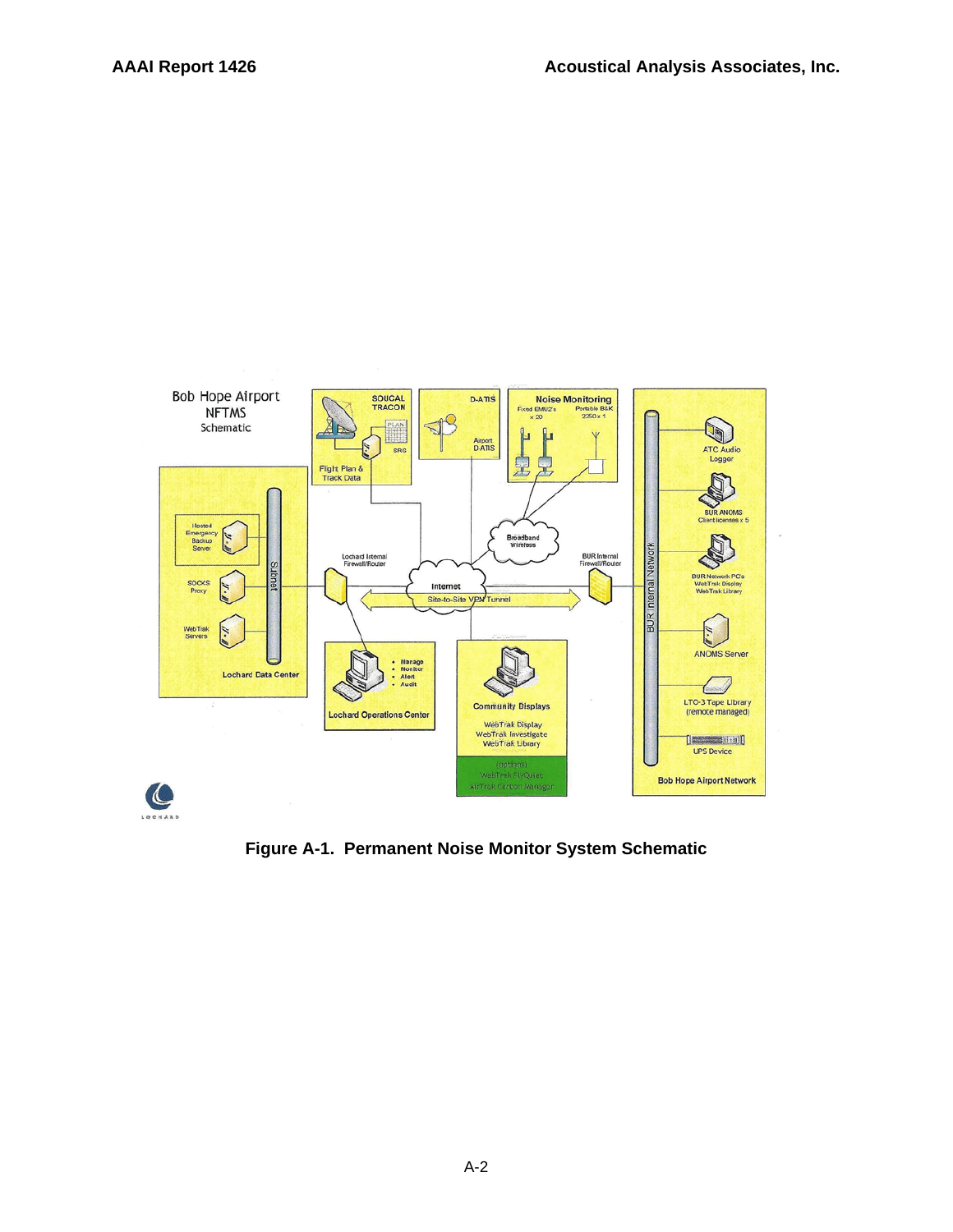# TABLE A-1 NOISE MONITOR SITE LOCATIONS

| NMT | Latitude  | Longitude   |
|-----|-----------|-------------|
| 1   | 34.188424 | -118.358983 |
| 2   | 34.184296 | -118.347330 |
| 3   | 34.175731 | -118.354197 |
| 4   | 34.212022 | -118.364391 |
| 5   | 34.215261 | -118.357381 |
| 6   | 34.220705 | -118.365214 |
| 7   | 34.224979 | -118.363989 |
| 9   | 34.198871 | -118.398889 |
| 10  | 34.195336 | -118.342392 |
| 11  | 34.197321 | -118.340376 |
| 12  | 34.190175 | -118.365404 |
| 13  | 34.181303 | -118.345270 |
| 14  | 34.178786 | -118.347134 |
| 15  | 34.173922 | -118.363157 |
| 16  | 34.181185 | -118.350949 |
| 18  | 34.196899 | -118.389014 |
| 19  | 34.181277 | -118.357866 |
| 20  | 34.188378 | -118.351878 |
| 21  | 34.186700 | -118.354939 |
| 22  | 34.217035 | -118.361725 |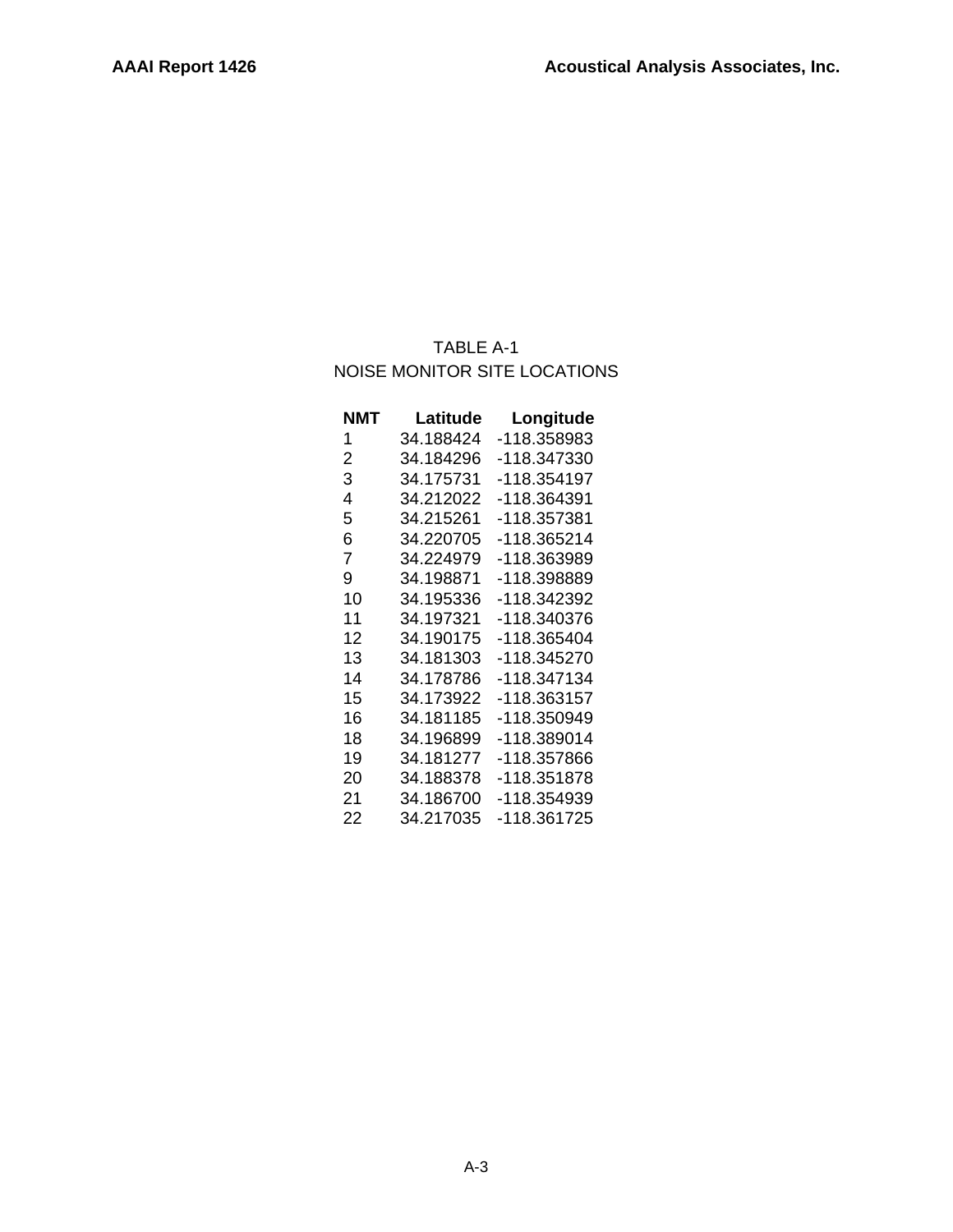**APPENDIX B CALIBRATION**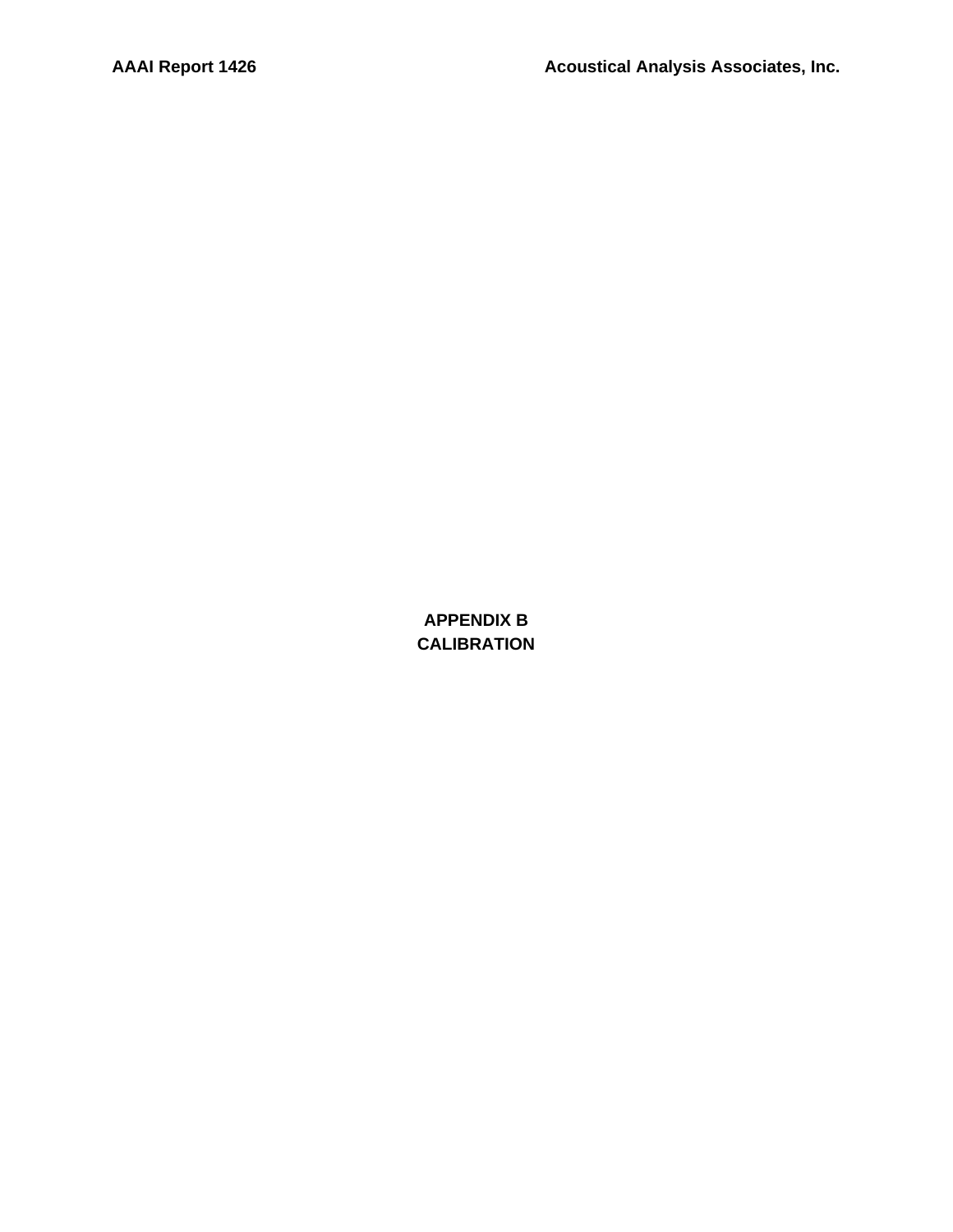## **APPENDIX B CALIBRATION**

The system was calibrated during setup using a Bruel and Kjaer acoustic calibrator. Acoustic calibrations are performed annually. Electrical calibrations are performed automatically four times per 24-hour day. Figure B-1 shows the calibration summary for January 2013 and Figure B-2 shows the detailed electrical calibration report for Noise Monitor Site 1.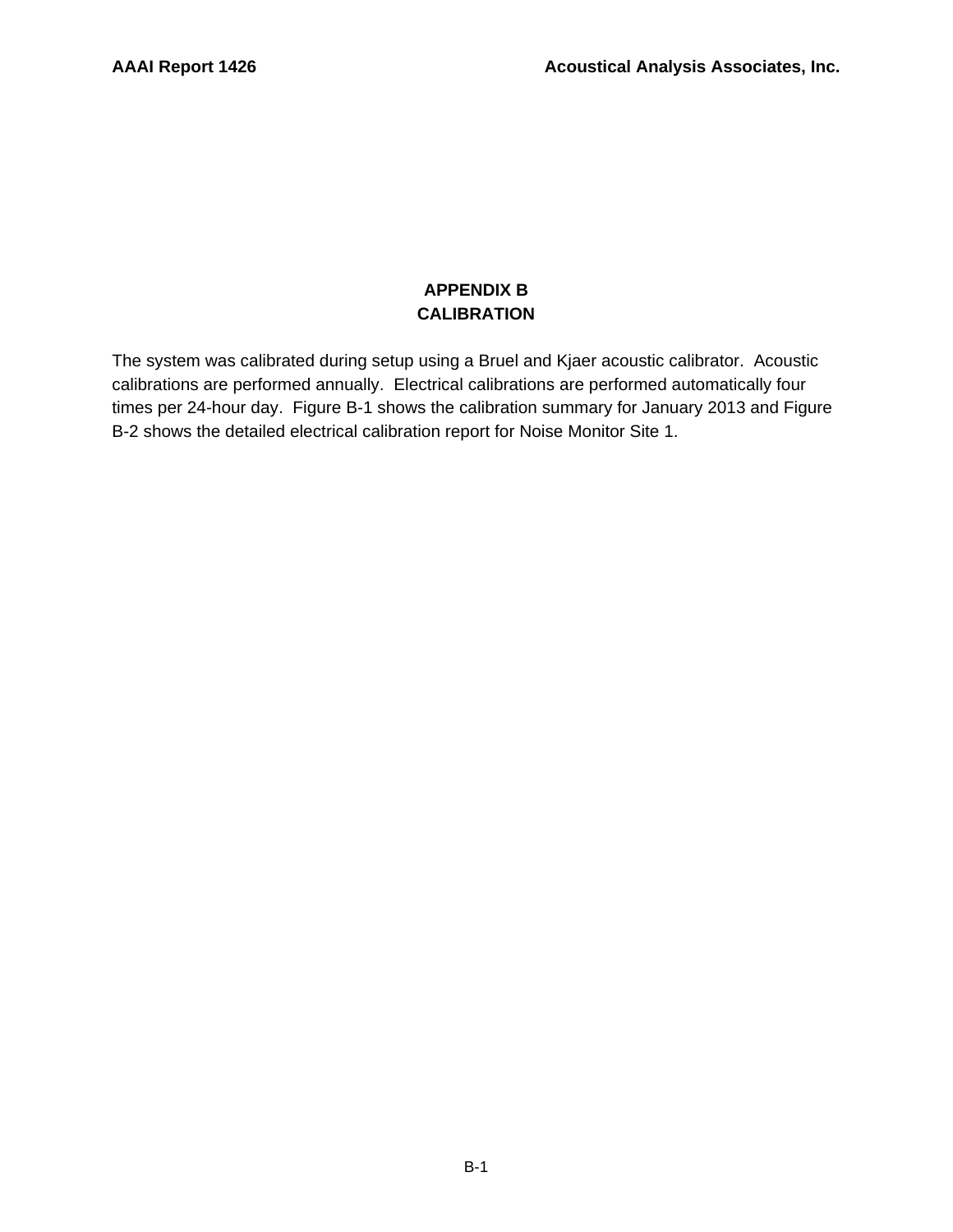# **Devices Report**

**RMT Calibration Results Bob Hope Airport** Start Date: 04-Jan-2013 End Date: 31-Jan-2013

|                | <b>Monitor Location</b>  | 04-Jan-2013 | $11 - Jan - 2013$ | 18-Jan-2013    | 25-Jan-2013  |
|----------------|--------------------------|-------------|-------------------|----------------|--------------|
| $\mathbf{I}$   | $1$                      | $0.1\,$     | $\mathbf{0.1}$    | $\mathbf{0.1}$ | $0.1\,$      |
| $\mathbf{Z}$   | $\overline{2}$           | 0A          | $0.4$             | 0.3            | $_{0.3}$     |
| 3.             | 3                        | 0.5         | 0.0               | 0.0            | 0.0          |
| $\overline{4}$ | $\overline{4}$           | $_{0.3}$    | $_{0.3}$          | 0.3            | 0.3          |
| 5 <sub>1</sub> | #5                       | 0.2         | 0.2               | 0.2            | 0.2          |
| 6              | 6                        | 0.0         | $0.0\,$           | 0.0            | 0.0          |
| $\overline{I}$ | $\overline{\mathcal{L}}$ | 0.3         | 0.3               | 0.3            | $0.3\,$      |
| 9              | $\overline{9}$           | 0.2         | 0.2               | 0.2            | $0.2\,$      |
| 10             | 10                       | 0.2         | 0.2               | 0.2            | 0.2          |
| 11             | 11                       | 0.6         | 0.0               | 0.0            | 0.0          |
| 12             | $12 \overline{ }$        | $_{0.3}$    | $_{0.3}$          | 0.3            | 0.3          |
| 13             | 13                       | $_{0.0}$    | 0.0               | 0.0            | $_{0.0}$     |
| 14             | 14                       | 0.0         | 0.0               | 0.0            | $_{0.0}$     |
| 15             | 15                       | 0.0         | 0.0               | 0.0            | $_{0.0}$     |
| 16             | 16                       | 0A          | 0.4               | 0.4            | 0,4          |
| 18             | 18                       | $_{0.0}$    | 0.0               | $0.1\,$        | $_{\rm 0.1}$ |
| 19             | 19                       | 0.0         | 0.0               | $_{0.0}$       | $_{0.0}$     |
| 20             | 20                       | 0.1         | 0.0               | 0.1            | $0.1\,$      |
| 21             | 21                       | $_{0.0}$    | 0.0               | 0.0            | $_{0.0}$     |
| 22             | 22                       | 0.0         | 0.0               | $_{0.0}$       | 0.0          |